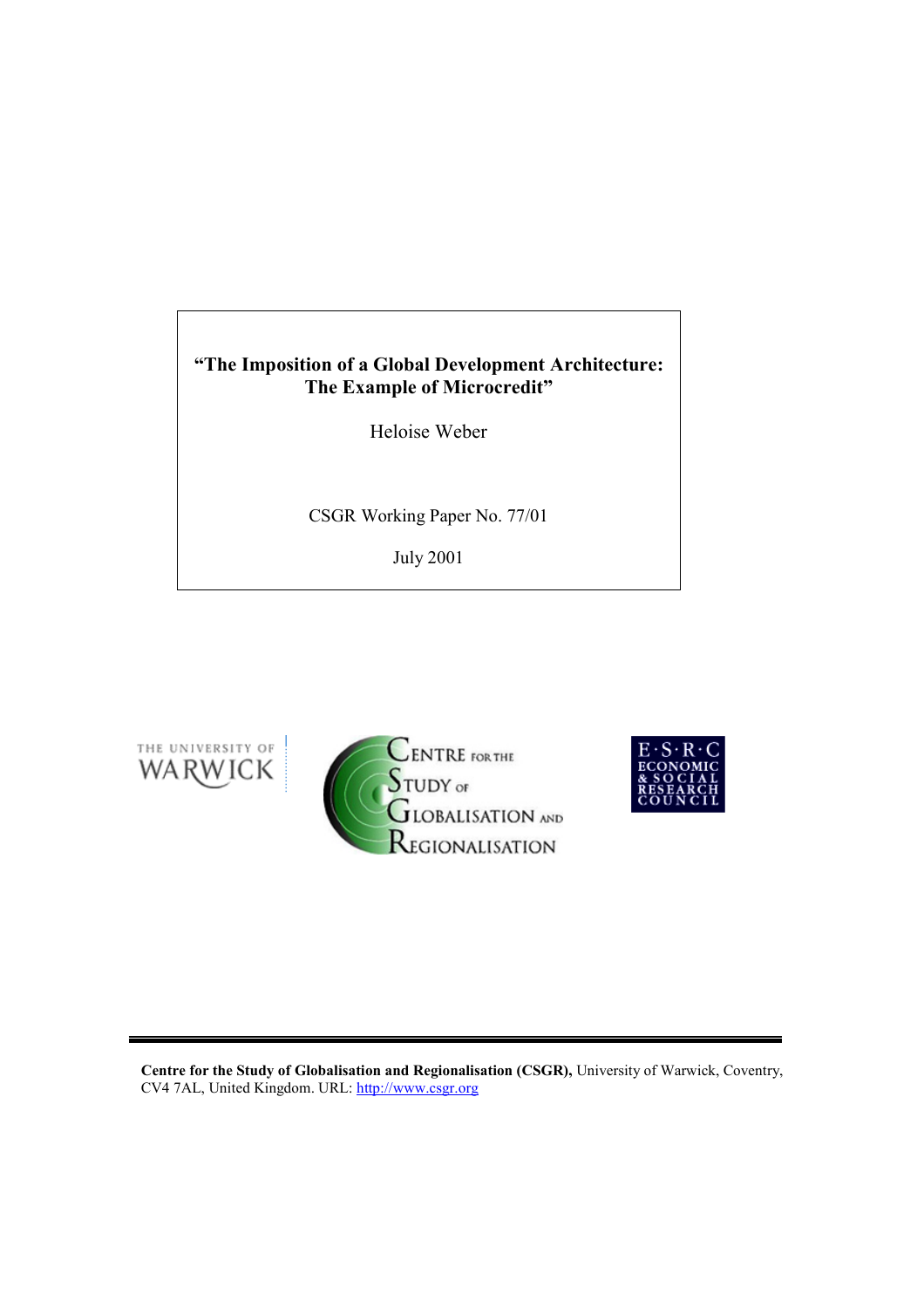**The Imposition of a Global Development Architecture: The Example of Microcredit**  Heloise Weber University of Warwick CSGR Working Paper No 77/01 July 2001

# **Abstract**

Poverty reduction is now a prime concern of global policy makers. Renewed global efforts *for*  poverty reduction are presented as the *Post-*Washington Consensus. In this context, I identify an emerging *Global Development Architecture* that entails new patterns of inter-linkages between the WTO, IMF, World Bank, Regional Development Banks and Bilateral and Multilateral Development Agencies. Using the example of microcredit and poverty reduction I address the political economic implications of the emerging *Global Development Architecture*. I argue that microcredit (i) facilitates financial sector liberalisation and the global trade in financial services; (ii) functions as a political safety-net, containing or dampening resistance at the community level to liberalisation policies and economic austerity measures. Through a critical review of the *Global Development Architecture* the article reveals how global and local political economies are being linked *via* the poverty reduction agenda. Normative discourses underpinning the *Post*-Washington Consensus are argued to be instrumental to efforts to consolidate constitutionally what *continues* to be the Washington Consensus.

Key words: Finance and Development, Microcredit, Microfinance, Poverty, Washington **Consensus** 

*Address for Correspondence*  Dr Heloise Weber Centre for the Study of Globalisation and Regionalisation University of Warwick, Coventry, CV4 7AL Email: H.Weber@warwick.ac.uk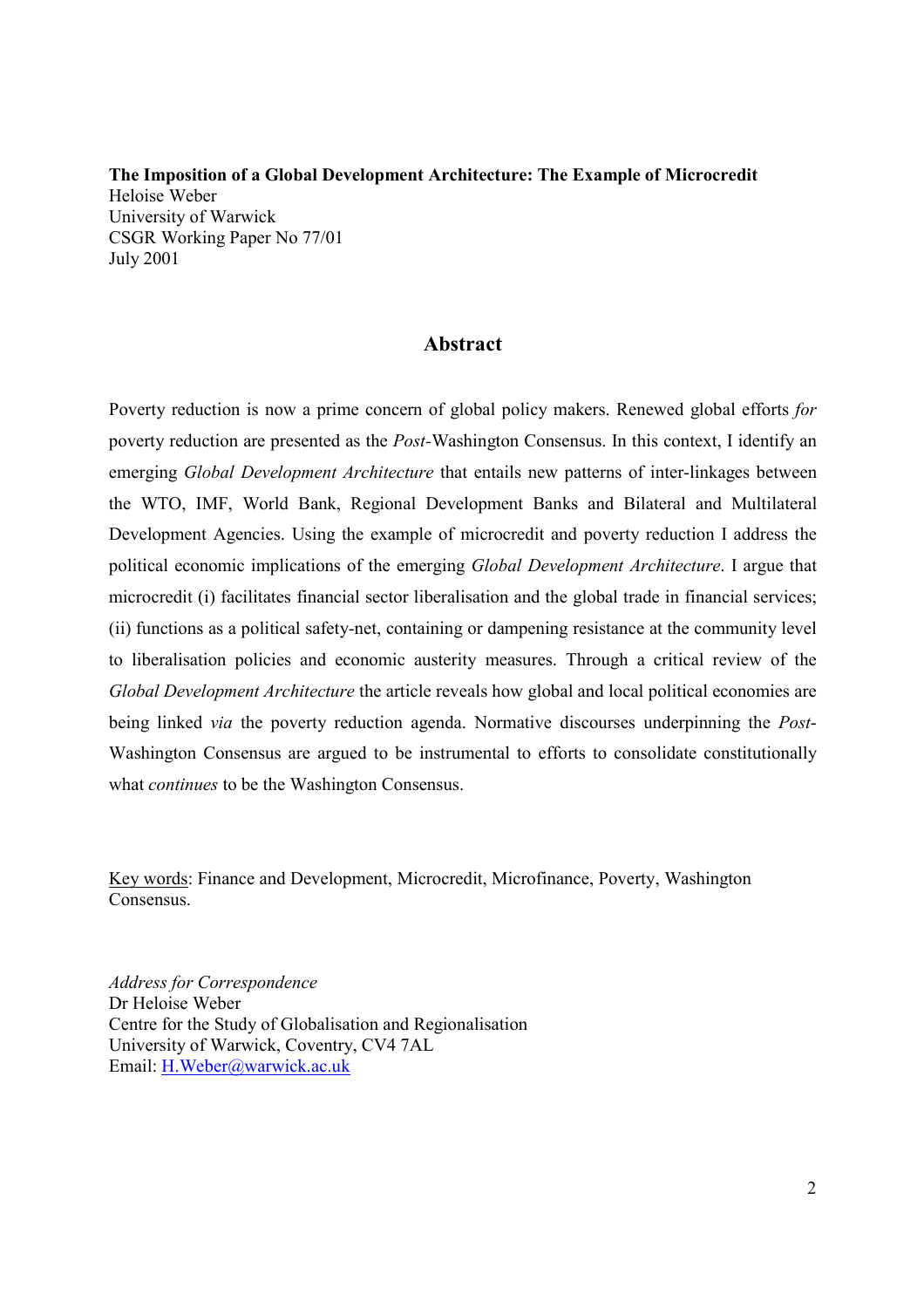#### **Introduction**

Poverty reduction and development are now central concerns of global policy makers. 'Pro-poor growth' has become foundational to globalisation for which 'pro-poor enabling' policy environments are prescribed.<sup>1</sup> In this context, it has been observed that '[t]he emerging development paradigm breaks with previous international models.<sup>2</sup> This comes amid the expressed recognition by policy makers that for both, globalisation and development,

(..)1999 could well have been a turning point, from three angles: implementation of poverty reduction strategies; promoting real and operational partnership, based on shared responsibilities; and a systematic focus on the principles of policy coherence and governance.<sup>3</sup>

To be sure, 1999 does reflect substantively at the level of policy, the conceptual shift from the Washington Consensus to what has been identified as the *Post*-Washington Consensus.<sup>4</sup> The term Washington Consensus captures the neoliberal orthodoxy of the 1980s and early 1990s, the limits of which were brought to the fore in the light of its adverse implications for social justice<sup>5</sup>: The 1980s came to be known as the 'lost decade of development'. In this context, the Washington Consensus was challenged to respond to calls for 'adjustment with a human face'.<sup>6</sup>

The *Post*-Washington Consensus may thus be captured in terms of policy responses to address the limits of the Washington Consensus. But it goes beyond that: Global institutional efforts have

<sup>&</sup>lt;sup>1</sup> See for example, OECD, *DAC Scoping Study of Donor Poverty Reduction Policies and Practices* (London: ODI, 1999) p. viii. See also a study commissioned by the UK Governments Department for International Development (DFID) on poverty in Africa, Research Report 51, by Martin Greeley and Rob Jenkins, *Mainstreaming the Poverty-Reduction Agenda: an Analysis of Institutional Mechanisms to Support Pro-Poor Policy Making and Implementation in Six African Countries* (Sussex: IDS, 2001).

OECD, 'Development Co-operation 2000 Report', *The DAC Journal- International Development*, 2:1 (2001), p. 11.

<sup>&</sup>lt;sup>3</sup> OECD, 'Development Co-operation 2000 Report', p. 11.

<sup>4</sup> For a discussion and analysis of the 'mood swing' from the Washington Consensus to the *Post-*Washington Consensus see Richard Higgott, 'Contested globalization: the changing context and normative challenges', *Review of International Studies*, 26 (2000). For an outline of the development policies prescribed in 1999 see OECD, 'Development Co-operation 1999 Report', *The DAC Journal- International Development,* 1:1 (2000). 5

See Caroline Thomas, *Global Governance, Development and Human Security* (London: Pluto Press, 2000).<br><sup>6</sup> Giovanni Andree Cernie et al (eds.), Adjustment With a Human Fase: Pustesting the Vulnewable and Pus

Giovanni Andrea Cornia *et al* (eds.), *Adjustment With a Human Face: Protecting the Vulnerable and Promoting Growth*, *Vol.1* (Oxford: Oxford University Press, 1987).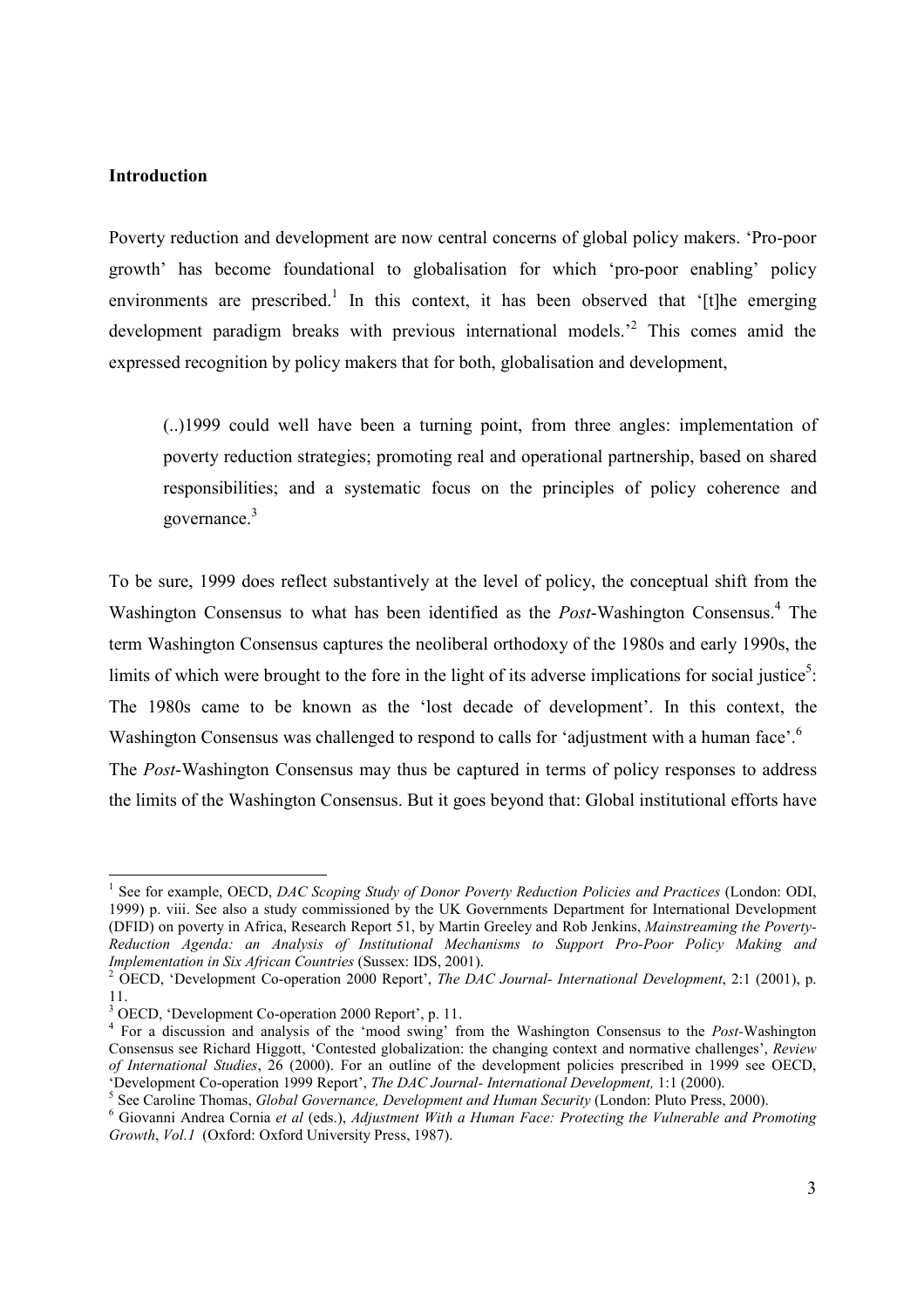been stepped up in support of the international development targets.<sup>7</sup> Two key policy initiatives are noteworthy: Firstly, the decision to increase the link between international debt relief and poverty reduction. Secondly, the decision to move beyond the debt initiative by making 'poverty reduction' the foremost conditionality of international financial institutions and bilateral and multilateral development agencies. The *form* of policy restructuring for poverty reduction at the global level under the *Post*-Washington Consensus has pertinent implications for global political economy.

This article critically explores the poverty reduction agenda<sup>8</sup> of the *Post*-Washington Consensus policy framework. The objective of poverty reduction is central to the making of what I identify as an emerging *Global Development Architecture*,<sup>9</sup> which may be distinguished on two accounts: Conceptually, it has an explicit normative framing; practically it entails a comprehensive structural reconfiguration of global order. The latter refers to a consolidation, constitutionally, of a distinctive policy framework for *development* at the *supranational* level, reflected in an associated process of policy harmonisation.

The rules and norms of the emerging *Global Development Architecture*,<sup>10</sup> however, I show to coincide with wider global trends towards policy convergence, $11$  in the logic of what Claire Cutler refers to as the *unification movement*. 12 The norms central to the unification movement are

 $<sup>7</sup>$  These include the commitment to 'reduce the proportion of people living in extreme poverty by half between 1990</sup> and by 2015'. See OECD, 'Development Co-operation 2000 Report', pp. 41-42.

<sup>8</sup> See for example, World Bank, World Development Report 2000/2001-'*Attacking Poverty'* (Oxford: Oxford University Press, 2000); Dan Ben-David *et al*, *Trade, Income Disparity and Poverty* (Geneva: WTO Publications, 1999); The *Global Poverty Report,* prepared by the Multilateral Development Banks and the International Monetary Fund for the G8 Okinawa Summit, July 2000.

<sup>9</sup> An outline of such an architecture is evident in World Bank President, James Wolfenson's, *A Proposal For A Comprehensive Development Framework* (Washington, DC: World Bank, 1999).<br><sup>10</sup> For example, the normative underpinnings of the emerging *GDA* may be deduced from an interpretation of its

prescribed development strategies which include: An institutional and legal framework which supports the emergence of an enterprise-based economy and an efficient public sector. The development of a competitive environment which enhances the efficient functioning of markets. See OECD, 'Development Co-operation 1999 Report', p. 28.

<sup>11</sup> See Hugo Radice, 'Globalization and national capitalisms: theorizing convergence and differentiation', *Review of International Political Economy*, 7:4 (2000); Saskia Sassen, 'Embedding the global in the national-Implications for the role of the state', in David A. Smith *et al* (eds.), *States and Sovereignty in the Global Economy* (London: Routledge, 1999); Colin Hay, 'Contemporary capitalism, globalization, regionalization and the persistence of national variation', Review of International Studies, 26:4 (2000).

<sup>&</sup>lt;sup>12</sup> A. Claire Cutler, 'Public Meets Private: The International Unification and Harmonisation of Private International Trade Law', *Global Society*, 13:1 (1999).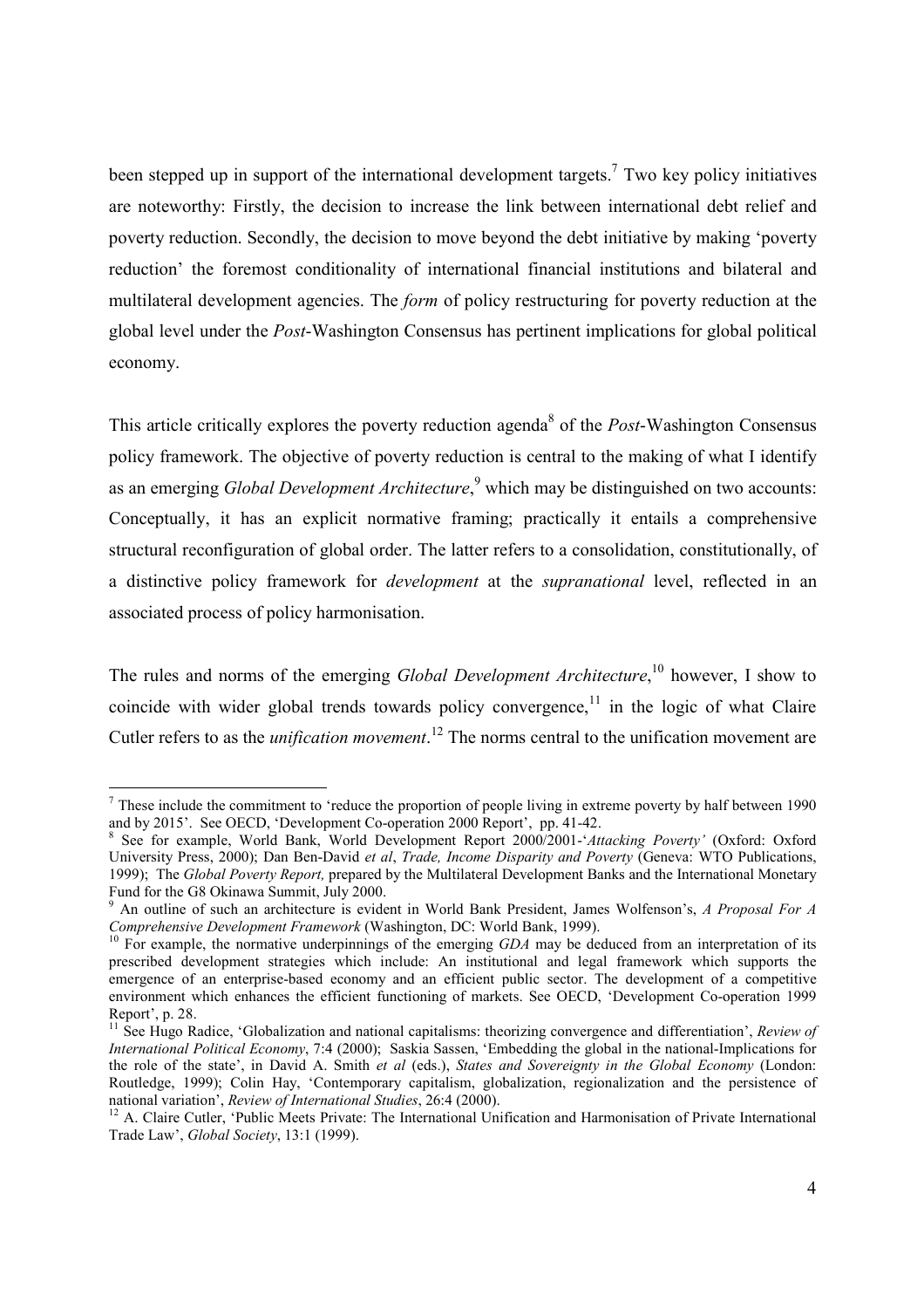those of 'the law merchant (*lex mercatoria*) or private international trade law'.13 Through the location of the poverty reduction agenda in global political economy, I demonstrate how it is itself instrumental in efforts to consolidate the unification movement. I argue that its primary function is to link the unification movement at the supranational level with local social policy. Consequently, the rules and norms of the global unification movement are extended to the level of individuals within local communities.

I substantiate this argument by drawing on the example of microcredit and poverty reduction. Microcredit has salient local ramifications, as well crucial multi-level policy implications. It thus affords crucial insights for locating the poverty reduction agenda in global political economy.

# **The example of microcredit and poverty reduction 14**

The idea that microcredit -- as the road to self-reliance<sup>15</sup> -- is an effective intervention for the 'empowerment of women'16 in particular, and poverty reduction more generally, has come to occupy the status of a hegemonic discourse.<sup>17</sup> Locally, microcredit is purported to stimulate a

<sup>&</sup>lt;sup>13</sup> A. Claire Cutler, 'Locating "Authority" in the Global Political Economy", *International Studies Quarterly*, 43:1 (1999), p.59. See also Jarrod Wiener, *Globalization and the Harmonisation of Law* (London: Pinter, 1999), esp. pp. 151-183.

<sup>&</sup>lt;sup>14</sup> The concern of this article is with the particular global institutional approach (as outlined below) of microcredit and poverty reduction. It includes local operations that are informed and shaped by the global institutional approach, either formally or informally, directly or indirectly. See *Micro and Small Enterprise Finance: Guiding Principles for Selecting and Supporting Intermediaries* (pink book) produced in 1995 by the 'Committee of Donor Agencies for Small Enterprise Development' and the 'Donors' Working Group on Financial Sector Development'. Available from the CGAP, World Bank. The 'pink book' rules have been endorsed across the board among the donor community.

<sup>&</sup>lt;sup>15</sup> This understanding informed the Hearing before the (US) Subcommittee on International Economic Policy and Trade of the Committee on International Relations House of Representatives (105<sup>th</sup> Congress, Session I). See the report of this hearing, *Microcredit and Microenterprise: The Road to Self -Reliance* (Washington, DC: US Government Printing Office, 1997).

<sup>&</sup>lt;sup>16</sup> The Microcredit Summit in Washington DC, in 1997 focussed primarily on the potential of microcredit to *empower* 'destitute' women. *The Microcredit Summit Report, February 2-4 1997* (Washington, DC: c/o RESULTS Educational Fund, 1997).

<sup>&</sup>lt;sup>17</sup> For more of an institutional perspective on issues and case studies of microcredit and microfinance see for example, Maria Otero and Elisabeth Rhyne (eds), *The New World of Microenterprise Finance: Building Healthy Financial Institutions for the Poor* (London: Intermediate Technology Publications, 1994); Hartmut Schneider (ed.), *Microfinance for the Poor* (Paris: IFAD/OECD, 1997); For a general overview see David Hulme and Paul Mosley, *Finance Against Poverty,* Volumes 1 & 2 (London: Routledge, 1996); Geoffrey D Wood and Iffath A Sharif, *Who Needs Credit? Poverty and Finance in Bangladesh* (London: Zed Books, 1997). I have engaged the issue of impact disaggregating institutional success and social impact and experiences of microcredit programs (especially in relation to some of the literature from diverse perspectives) elsewhere. See Heloise Weber, 'Global Governance and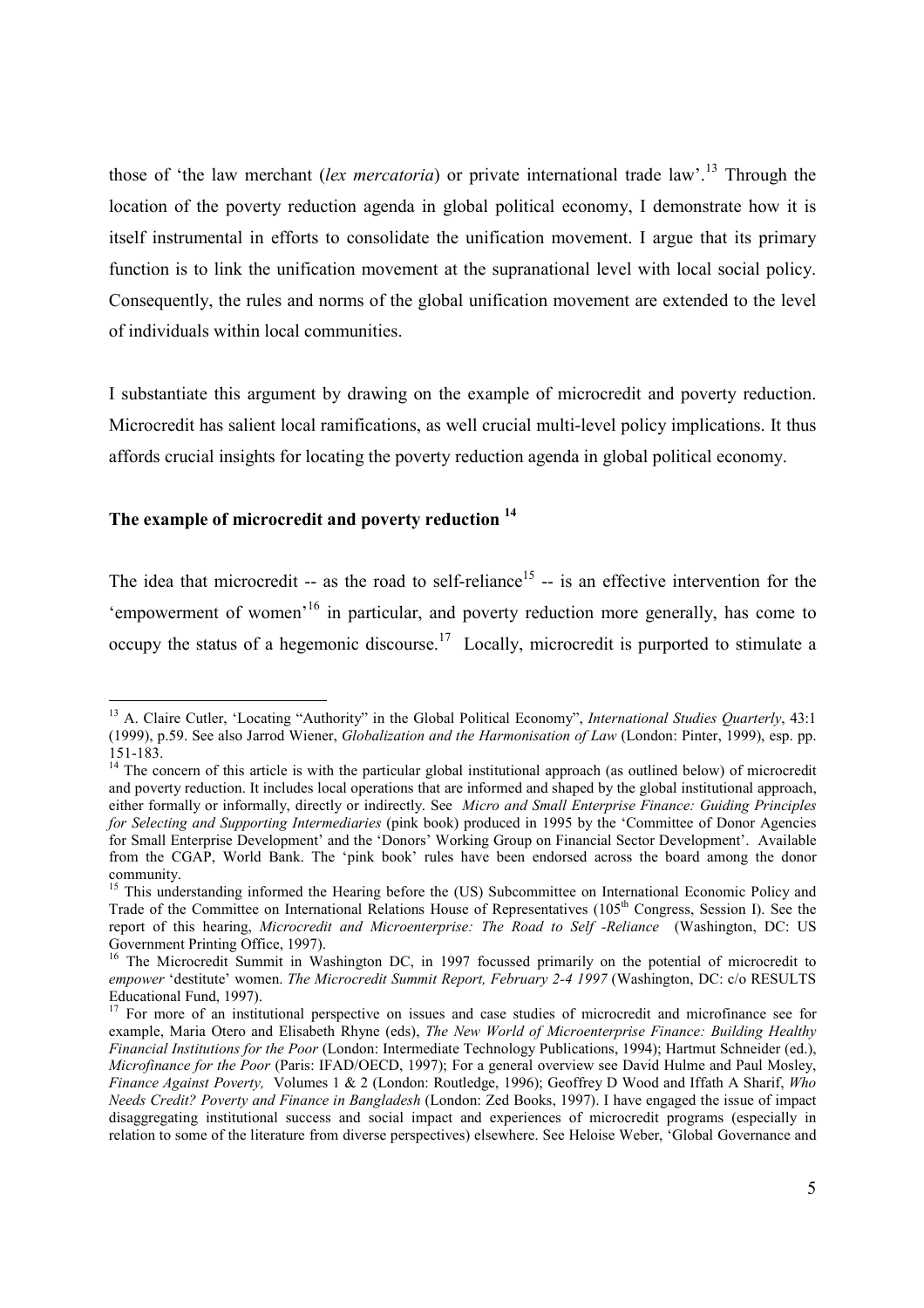transformation of the 'vicious circle' of poverty into a 'virtuous cycle' of economic advancement. Microcredit has been endorsed and adopted by the World Bank, Regional Development Banks and Bilateral and Multilateral Development Agencies and United Nations (UN) agencies.<sup>18</sup> In February 1997, it was given global coverage through the Microcredit Summit in Washington, DC, which inaugurated an action plan to reach 100 million of the worlds poorest families, and particularly the women of those families, with microcredit by the year 2005<sup>19</sup> The Summit's goals have been endorsed and are supported by actors including the Councils of International Financial Institutions and Donor Agencies.20 The UN has adopted a resolution to declare the year 2005 as the year of microcredit.<sup>21</sup>

#### *Explaining microcredit*

Microcredit is the provision of small loans to poor individuals usually within groups as capital investment to enable income-generation through self-employment. Microcredit programs may be complemented by the extension of microfinancial services (e.g., options for insurance schemes or savings).22 Microcredit differs significantly from other targeted poverty reduction strategies in that it is embedded in a commercial framework. Furthermore, it relies on the provision of *credit only*. No advancement of skills through training schemes (capabilities enhancement) accompany the packages. The approach has therefore come to be termed as microcredit *minimalism*. 23 Microcredit is provided in the absence of conventional forms of collateral. Instead, group (mutual) guarantee mechanisms, such as peer monitoring and peer pressure are employed as a form of social collateral. Interest rates are charged on a commercial basis. In some cases it is a

Poverty Reduction: the Case of Microcredit' in Rorden Wilkinson and Steve Hughes, *Global Governance: Critical Perspectives, forthcoming,* (London: Routledge, 2002).<br><sup>18</sup> Details of the integration of microfinance at policy level can be found at the web-sites of respective institutions

and agencies.<br><sup>19</sup> The Microcredit Summit Report. p. 1.

<sup>&</sup>lt;sup>20</sup> *The Microcredit Summit Report*, pp. 47-49.<br><sup>21</sup> United Nations, 'Resolution Adopted by the General Assembly [on the report of the Second Committee (A/53/613)]. 'Resolution 53/197. International Year of Microcredit, 2005' ( New York: United Nations, 22 February 1999).

 $22^{22}$  For the purposes of this article, microcredit and microfinance will be referred to interchangeably.

<sup>23</sup> For example the 'pink book' guidelines are explicit on the minimalist approach. See *Micro and Small Enterprise Finance: Guiding Principles for Selecting and Supporting Intermediaries* (see note 14 above).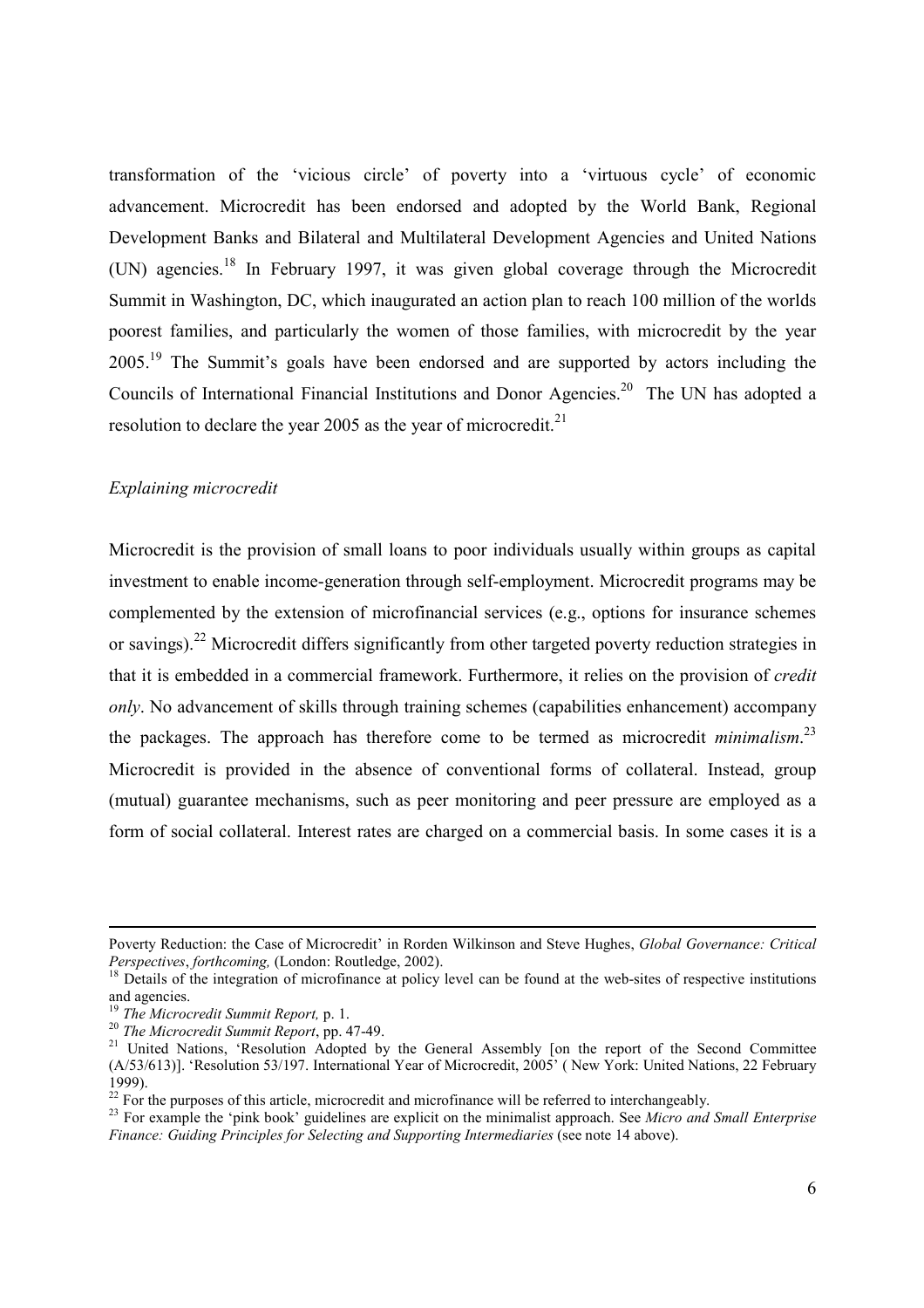condition that Non Governmental Organisations (NGOs) or Microfinance Institutions (MFIs) do *not* lend to the poor below a given commercial rate.<sup>24</sup>

Public discourses on microcredit have presented it as a panacea for poverty reduction. Much of its legitimacy has also been sustained through its association with the 'success' stories of the Grameen Bank in Bangladesh,<sup>25</sup> which has come to serve as a model of the 'virtuous' outcomes of microfinance minimalism.26

However, impact assessment studies have challenged the conventional wisdom of the poverty impact of microcredit, including the 'success' stories of the Grameen Bank.<sup>27</sup> The World Bank's own studies have cautioned on the 'band-wagoning'28 of microcredit minimalism for poverty

<sup>&</sup>lt;sup>24</sup> For example a World Bank supported institution in Bangladesh is clear on this policy: The Palli Karma-Sahayak Foundation (PKSF), (whose operations include acting as an apex financial institution for microfinance) in lending to its Partner Organisations (POs, i.e. NGOs and Microfinance Institutions) to onlend microcredit at the level of individuals 'imposes a minimum lending rate of 16% to ensure that POs do not lend below commercial bank rates.' See World Bank, *Bangladesh, Poverty Alleviation Microfinance Project* (Washington DC: World Bank, 1996) p. 51.

<sup>&</sup>lt;sup>25</sup> A representative of the Grameen Bank gave evidence on the virtues of microcredit to the US Congress. See *Microcredit and Microenterprise: The Road to Self –Reliance.* Grameen was also presented as a key 'success' story at the Microcredit Summit in Washington, DC, 1997.<br><sup>26</sup> See World Bank, *Financial Systems and Development* (Washington, DC: World Bank, 1990), see esp. pp. 98-103.

<sup>&</sup>lt;sup>27</sup> See for example, *McDonald Benjamin & Joanna Ledgerwood*, 'Case Studies in Microfinance, Non-Governmental organizations (NGOs) in Microfinance: Past, Present and Future - An Essay, May 1999 (http://wwwesd.worldbank.org/sbp/end/ngo.htm). This study is based on research conducted by the World Bank under the Sustainable Banking with the Poor (SBP) project, other literature on microfinance and their (authors) own experience over the last 15 years. On the issue of loan use, this study confirms that cross-borrowing is a part of survival strategies of the poor ( i.e., where money is borrowed from one NGO to pay off the other); Shahidur Khandker, *Fighting Poverty with Microcredit (*World Bank, Poverty and Social Policy Department - unpublished research document) p. 2. Khandker has also noted that 'microcredit induced self-employment is a complement to child labor and that self-employed activity financed by a microcredit program may facilitate child employment', p. 48; Aminur Rahman, *Rhetoric and Realities of Micro-Credit for Women in Rural Bangladesh: A Village Study of Grameen Bank* (PhD Thesis, Department of Anthropology, University of Manitoba, Canada, 1998); Aminur Rahman, 'Micro-credit Initiatives for Equitable and Sustainable Development: Who Pays?', *World Development,*  27:1 (1999); Mubina Khondkar, *'Women's Access to Credit and Gender Relations in Bangladesh'* (University of Manchester, U.K: PhD thesis, Institute for Development Policy and Management, 1998); Jude L Fernando, 'Empowerment Through Indebtedness: NGOs, "Gender Politics" and the Political Economy of Microcredit', Paper presented at the International Studies Association, 42<sup>nd</sup> Annual Conference, Chicago, February 2001; See also Helen Todd, *Women at the Centre: Grameen Bank Borrowers After One Decade* (London: Westview Press, 1996). These studies point to the adverse social implications as a result of the credit intervention, such as an increase in violence at the community level, particularly against women, an increase in child labour and further impoverishment resulting from a rising spiral of debt. My own participant observation of microcredit and poverty in Bangladesh confirmed the critical research findings. See Weber, 'Global Governance and Poverty Reduction: the Case of Microcredit'.  $^{28}$  Benjamin & Ledgerwood, 'Case Studies in Microfinance', see esp. pp. 10, 33.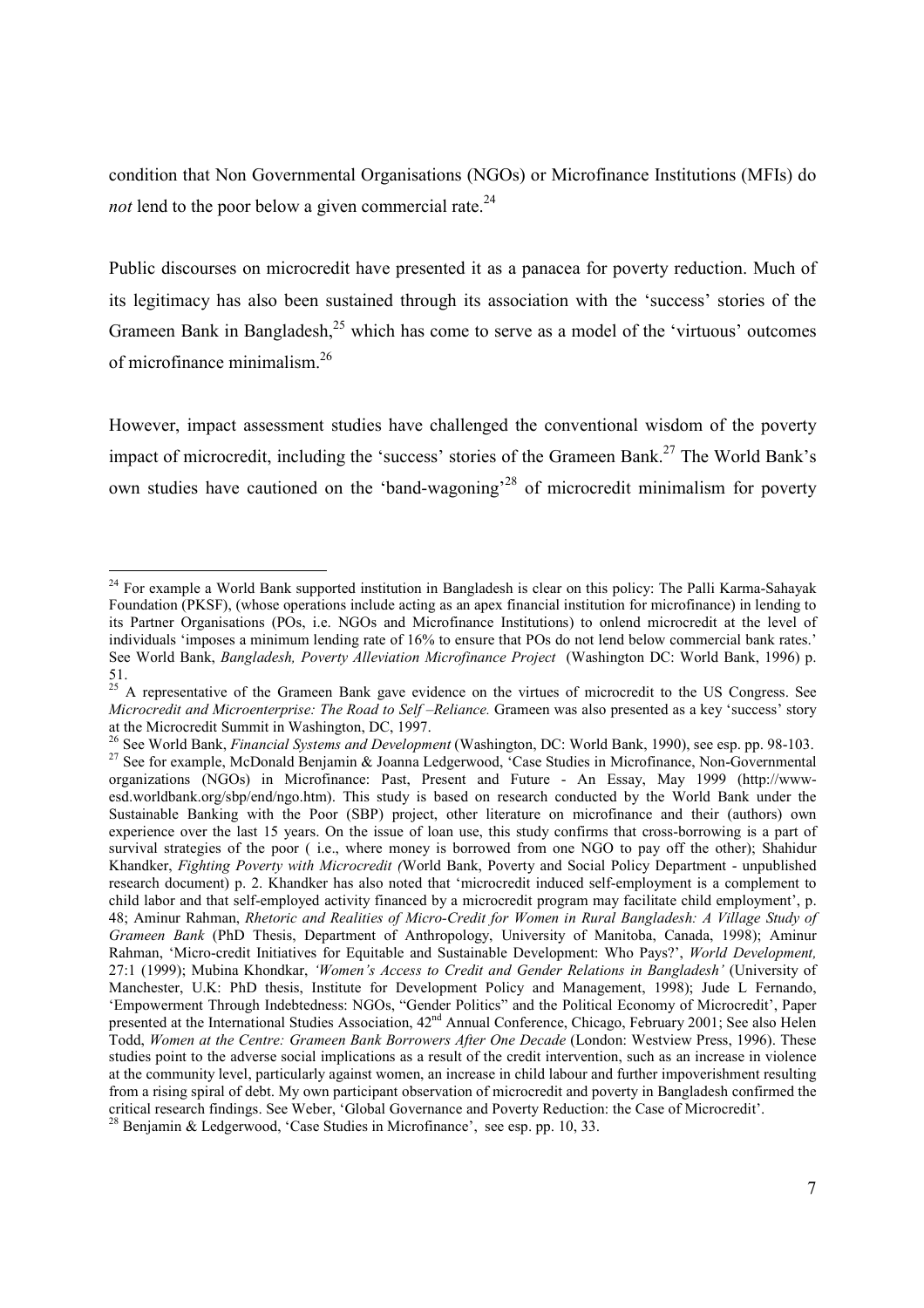reduction.<sup>29</sup> Such critical findings have not translated into policy rectification, rather policy makers have reacted by changing the terms of reference. Thus, where the widespread use of microcredit for purposes other than investment for self-employment prevails, policy makers now refer to 'consumption smoothing'. The equally widespread practice of poor clients borrowing from one NGO (and / or MFIs) to pay off the other is simply referred to as 'cross-borrowing' or 'over-lapping'. The taking of new loans to service repayment of old loans is referred to as 'pyramid loans' system. In this context, the question arises as to *what* really motivates the microcredit agenda?

Closer scrutiny suggests that microcredit may be motivated primarily by its capacity to perform a 'dual function' in global political economy. Firstly, as a financially steered targeted poverty reduction strategy, microcredit, via its implications for policy facilitates financial sector liberalisation as well as extends the policy of trade in financial services to the local level. Secondly, microcredit minimalism has a disciplinary potential that renders it particularly conducive to functioning as a political safety-net. In the latter case, it offsets 'income-insecurity' and absorbs surplus labour in growing informal sectors.<sup>30</sup> Appropriated as a *political* safety-net, microcredit dampens or contains resistance to the implementation of neoliberal policies at the national and local levels. In addressing microcredit in terms of its 'dual function' (strategic embedding) in global political economy new light is shed on the political economic implications of initiatives advanced to link local political economies with global political imperatives.<sup>31</sup>

 $\overline{a}$ 

<sup>29</sup> Shahidur R.Khandker *et al, Grameen Bank, Performance and Sustainability* (Washington, DC: World Bank, 1996), p.86.

 $30$  For more on the role of microcredit in a rising informal sector, see the International Labour Organization (ILO) *World Labour Report 2000* (Geneva: ILO, 2000).

<sup>&</sup>lt;sup>31</sup> The case of Bangladesh is illustrative as an example of how the dual purpose of microcredit functions. In 1996 the World Bank authorised a poverty alleviation microfinance project for Bangladesh. This project is also recognised as part of an overall strategy for financial sector liberalisation. See World Bank, *Bangladesh, Poverty Alleviation Microfinance Project,* p. 15. Prior to this, in 1995 a report on privatisation and adjustment in Bangladesh cited microcredit as a strategy to overcome potential resistance to this agenda. See World Bank, *Bangladesh*, *Privatization and Adjustment* (Washington DC: World Bank, 1994), p. 49.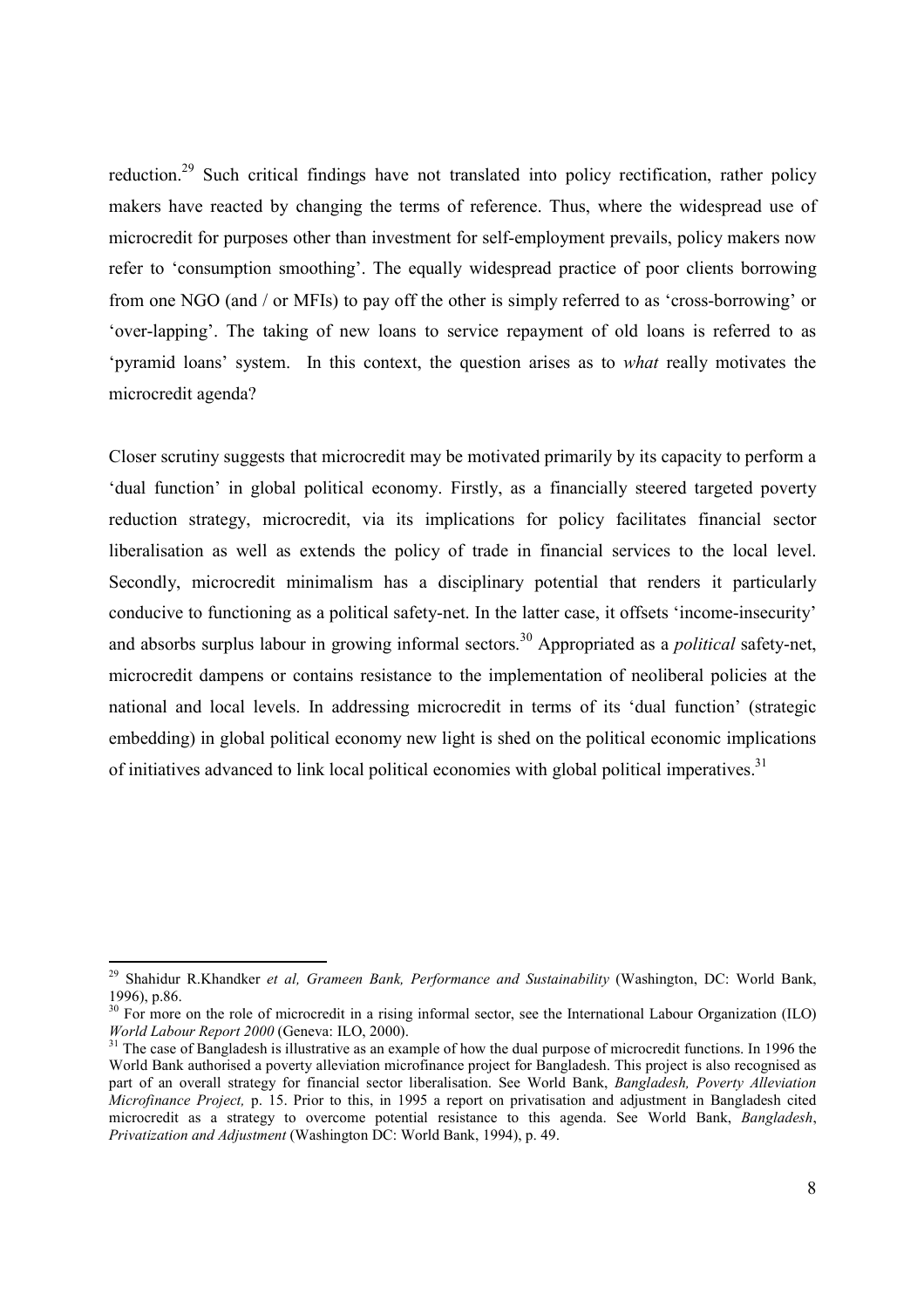# *Contextualising microcredit: linking global and local political economies?*

Global efforts to advance particularly the financial sector imperatives<sup>32</sup> of the unification movement via effecting policy changes may encounter multi-level political as well as social constraints.<sup>33</sup> This is because.

[t]he global unification movement privileges the private sphere and, facilitates the further denationalization of capital and *the disembedding of commercial activities from governmental and social control.* Unification thus operates as a corporate strategy designed to assist the reconfiguration of authority in the global political economy in line with the disciplinary neoliberal agenda.<sup>34</sup>

The implications of the unification movement are social as well as political: They can be seen to 'blur the distinction between public and private authority in global political economy'.35 This 'obscures the political significance of private economic power through the association of authority with the public sphere and its disassociation with private activities'.36 Private economic power as *public authority* not only undermines the 'democratic provision'37 but also limits the parameters of *how* entitlements to public goods and services might be secured.<sup>38</sup> This is 'reconfiguring political authority as significant decisions over the disposition of resources are being devolved to the private sphere, free from societal and political controls'.<sup>39</sup>

The social tension inherent in artificially abstracting the economic from the political through a

 $32$  The unification movement is driven by sectors that include transnational insurance, financial corporations and national chambers of commerce. See Cutler, 'Locating "Authority" in the Global Political Economy', p. 72.

<sup>&</sup>lt;sup>33</sup> For more on finance in relation to the global public goods debate see Geoffrey R.D. Underhill, 'The Public Good Versus Private Interests in the Global Monetary and Financial System', *International and Comparative Corporate* 

<sup>&</sup>lt;sup>34</sup> Cutler, 'Public Meets Private', p. 48 (emphasis added).

<sup>35</sup> Cutler, 'Public Meets Private', p. 26.

<sup>36</sup> Cutler, 'Locating "Authority" in the Global Political Economy", p. 72.

<sup>37</sup> Robert Latham, 'Globalisation and Democratic Provisionism: Re-reading Polanyi', *New Political Economy*, 2:1(997).

<sup>&</sup>lt;sup>38</sup> See for example, Underhill, 'The Public Good Versus Private Interests in the Global Monetary and Financial System'; Kanishka Jayasuriya, 'Globalization, Law, and the Transformation of Sovereignty: The Emergence of System'; Kanishka Jayasuriya, 'Globalization, Law, and the Transformation of Sovereignty: The Emergence of Global Regulatory Governance', *Indiana Journal of Legal Studies*, 6:2 (1999).<br><sup>39</sup> Cutler, 'Public Meets Private',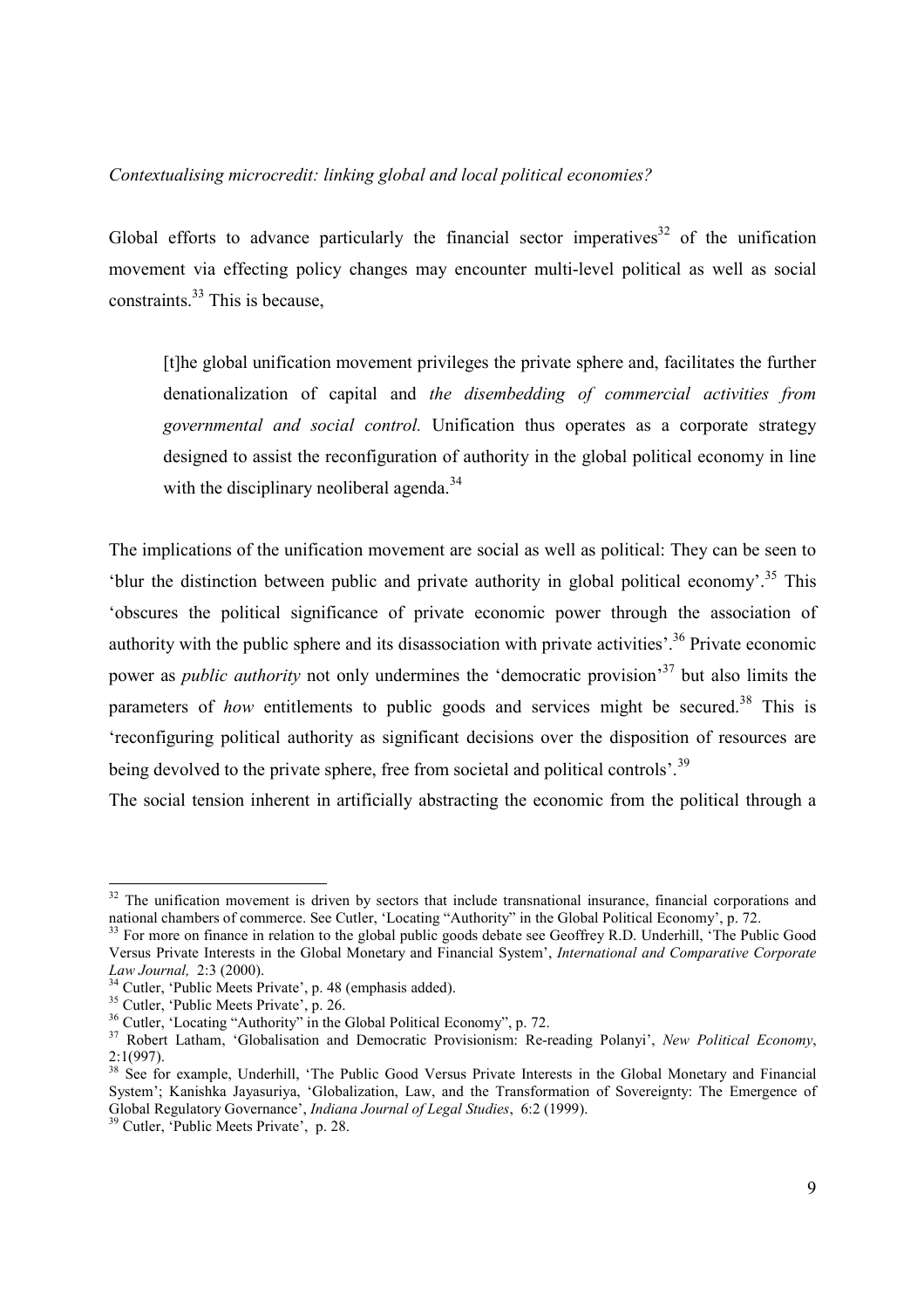'public/private' distinction,<sup>40</sup> which is a 'differentiation within the political sphere',<sup>41</sup> may well need to be managed through disciplinary neoliberalism.<sup>42</sup> Thus, if the advancement of the unification movement proceeds through neoliberal discipline at the global level, then its extension to the level of individuals within local communities may also reflect this dynamic. In this context, the 'dual function' of microcredit becomes relevant: Its capacity to facilitate the advance of the unification movement while at the same time off-setting its socially disembedding logic via its function as a political safety-net. Its disciplinary component may be crucial to the objective of extending the socially disembedding logic of the global unification movement to the level of local communities.

The global framing of the poverty reduction agenda in these terms under the *Post*-Washington Consensus suggests an approach to development based on a strategy of crisis management. The objective seems to manage what is perceived as 'two crises': the crisis of global poverty<sup>43</sup> and the crisis of global capitalism.44 Through insights drawn from Karl Polanyi it will be shown below *how* such a conceptualisation may mis-inform global responses to poverty reduction.

#### **Polanyi's Double-Movement: Understanding the 'Two Crises'**

The two crises -- the crisis of global poverty and a crisis of capitalism -- are salient features of contemporary global political order: They are at the centre of such globalisation debates<sup>45</sup> as James Mittelman captures in terms of the 'globalisation syndrome'.<sup>46</sup> Globalisation as a process

l

<sup>40</sup> A. Claire Cutler, 'Artifice, ideology and paradox: the public/private distinction in international law', *Review of International Political Economy*, 4:2 (1997); A. Claire Cutler, 'Global Capitalism and Liberal Myths: Dispute Settlement in Private International Trade Relations', *Millennium*, 24:3 (1995).

<sup>&</sup>lt;sup>41</sup> Ellen Meiksins Wood, 'The separation of the economic and political in capitalism', *New Left Review*, 127 (1981), p. 82.

<sup>&</sup>lt;sup>42</sup> Stephen Gill, 'Globalisation, Market Civilisation, and Disciplinary Neoliberalism', *Millennium*, 24:3 (1995).<br><sup>43</sup> OECD, 'Development Co-operation 1999 Report', p. 119.

<sup>43</sup> OECD, 'Development Co-operation 1999 Report', p. 119.<br><sup>44</sup> For a discussion of this see for example the collection of essays in Werner Bonefeld and John Holloway (eds.),<br>*Global Capital, National State and the Politics* 

<sup>&</sup>lt;sup>45</sup> See for example Samir Amin, *Capitalism in the Age of Globalization* (London: Zed Books, 1997); Caroline Thomas, 'Where is the Third World Today?', *Review of International Studies,* 25 (1999); Julian Saurin, 'Globalisation, poverty and the promises of modernity' in S Owen & P Yeros (eds.), *Poverty in World Politics* (London: Macmillan, 2000). [Originally in special issue of *Millennium* (Poverty), 23:3 (1996)]; See also Julian Saurin, 'The Global Production of Trade and Social Movements' in Annie Taylor and Caroline Thomas (eds.), Global Trade and Global Social Issues, (London: Routledge, 1999), pp. 217-236.

<sup>&</sup>lt;sup>46</sup> James H. Mittelman, *The Globalization Syndrome: Transformation and Resistance* (Chichester: Princeton University Press, 2000), p. 4.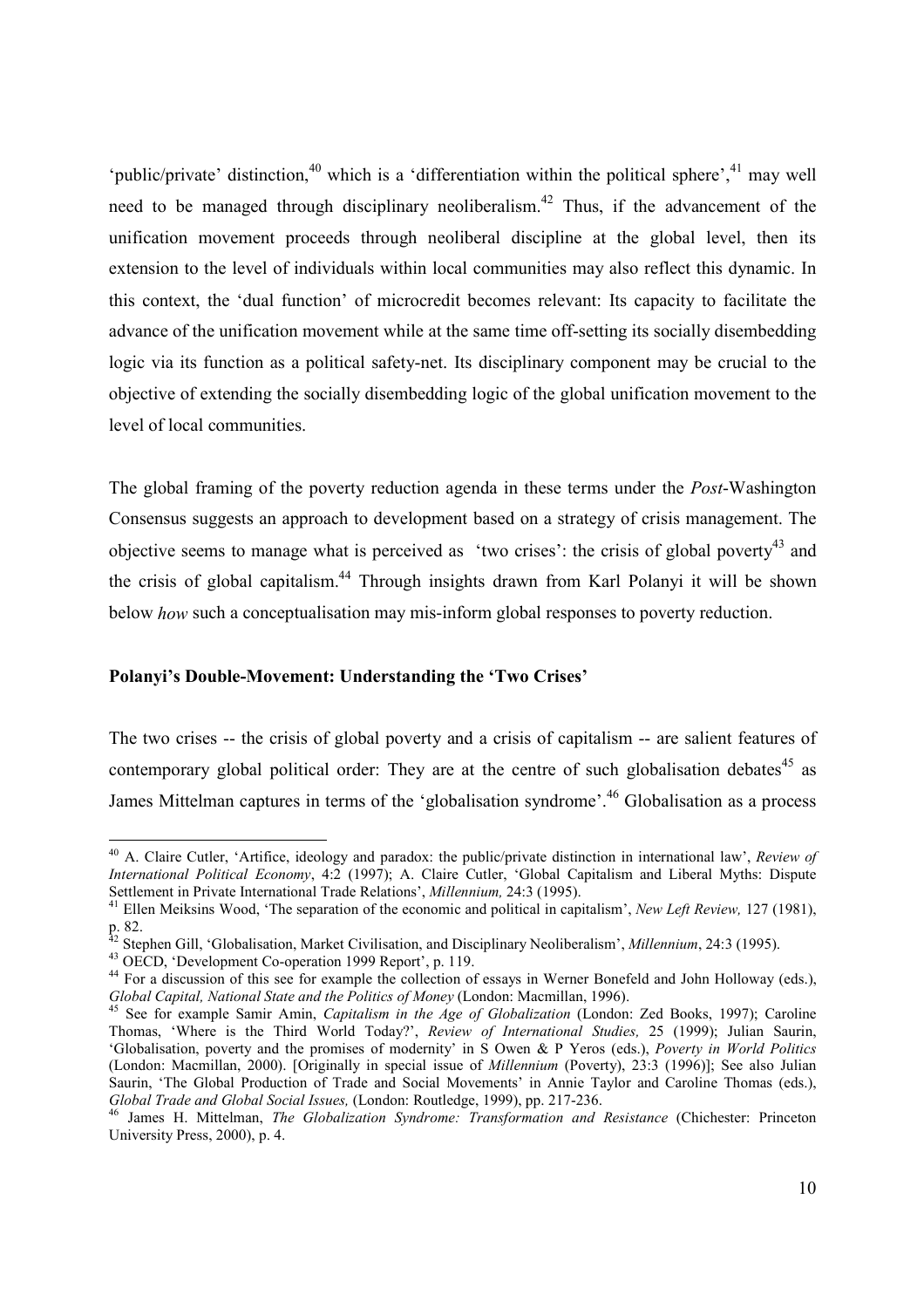may be conceived in terms of both the expansion (and consolidation) of the unification movement<sup>47</sup> as well as in terms of increasing trends to conceive of a humanist global project based on Universal Rights and Duties, anchored in notions of substantive democratic participation.48 This means that expectations of *empowerment* for the 'better life' are increased simultaneously as the unification movement is advanced. However, the tendency of the unification movement to operate in a socially disembedding logic may undermine the emanicipatory project and thus result in the de-legitimation of the unification movement itself. This tension was brought to the fore, challenging the Washington Consensus. It is in such a context that questions pertaining to the legitimacy of globalisation increasingly came to global prominence.49

The two crises are neither new nor *independent* of each other. In *The Great Transformation* Polanyi captured what is at stake in this context in dialectical terms and theorised it as a 'double movement':<sup>50</sup> He referred to the specificity of capitalism on the one hand to disembed the economy from society allowing the free-market to self-regulate with reference to public goods. However, Polanyi observed that this ideal was a 'stark utopia'<sup>51</sup> that set in motion a dialectical process comprising society's attempts to recapture and re-embed the economy within social and political control.<sup>52</sup> The dialectic of the 'double movement' was thus discerned to be the tension between 'market society' and 'society with markets'. The former refers to the 'propensity of

 $47$  It is such a conceptual understanding of globalisation that is employed in this paper, rather than appropriating globalisation as the *explanation* of transformation. For more on this see Justin Rosenberg, *The Follies of* 

<sup>&</sup>lt;sup>48</sup> Some of these issues are discussed in Tim Dunn and Nicholas J. Wheeler (eds.), *Human Rights in Global Politics* (Cambridge: Cambridge University Press, 1999). See also the collection of essays in Morten Ougaard and Richard<br>Higgott (eds.), *Towards a Global Polity* (London: Routledge, 2002).

<sup>&</sup>lt;sup>49</sup> One of the most visible politics of resistance was recently evident in Seattle. See the discussions on Seattle by Mary Kaldor, Jan Aart Scholte, Fred Halliday and Stephen Gill in the *Millennium*, 29:1 (2000), pp. 103

 $50$  Karl Polanyi, The Great Transformation; the political and economic origins of our time (Boston; Beacon Press, 1957).<br><sup>51</sup> Polanyi, *The Great Transformation*, p. 3.

<sup>&</sup>lt;sup>52</sup> To be sure, conceptions of 'politics' underpin both the (neo)liberal idea of the market society, as well as alternative versions of 'societies with markets'. The political conception of the second movement entails the more radical democratic idea of a politics of the life-world, which subjugates the logic of market exchange to a solidarist and holistic ideal of emancipation and mutual advancement. (For supporting arguments on the limitations of liberal political theory and particularly the predominance of a narrow conception of liberty as *negative liberty*, see e.g., Anne Phillips, *Which Equalities Matter?* [Cambridge: Polity Press, 1999]; C.B.Macpherson, 'Berlin's Division of Liberty' in *Democratic Theory: Essays in Retrieval* [Oxford: Clarendon Press, 1973]; Ellen Meiksins Wood, *Democracy Against Capitalism* [Cambridge: Cambridge University Press, 1995]).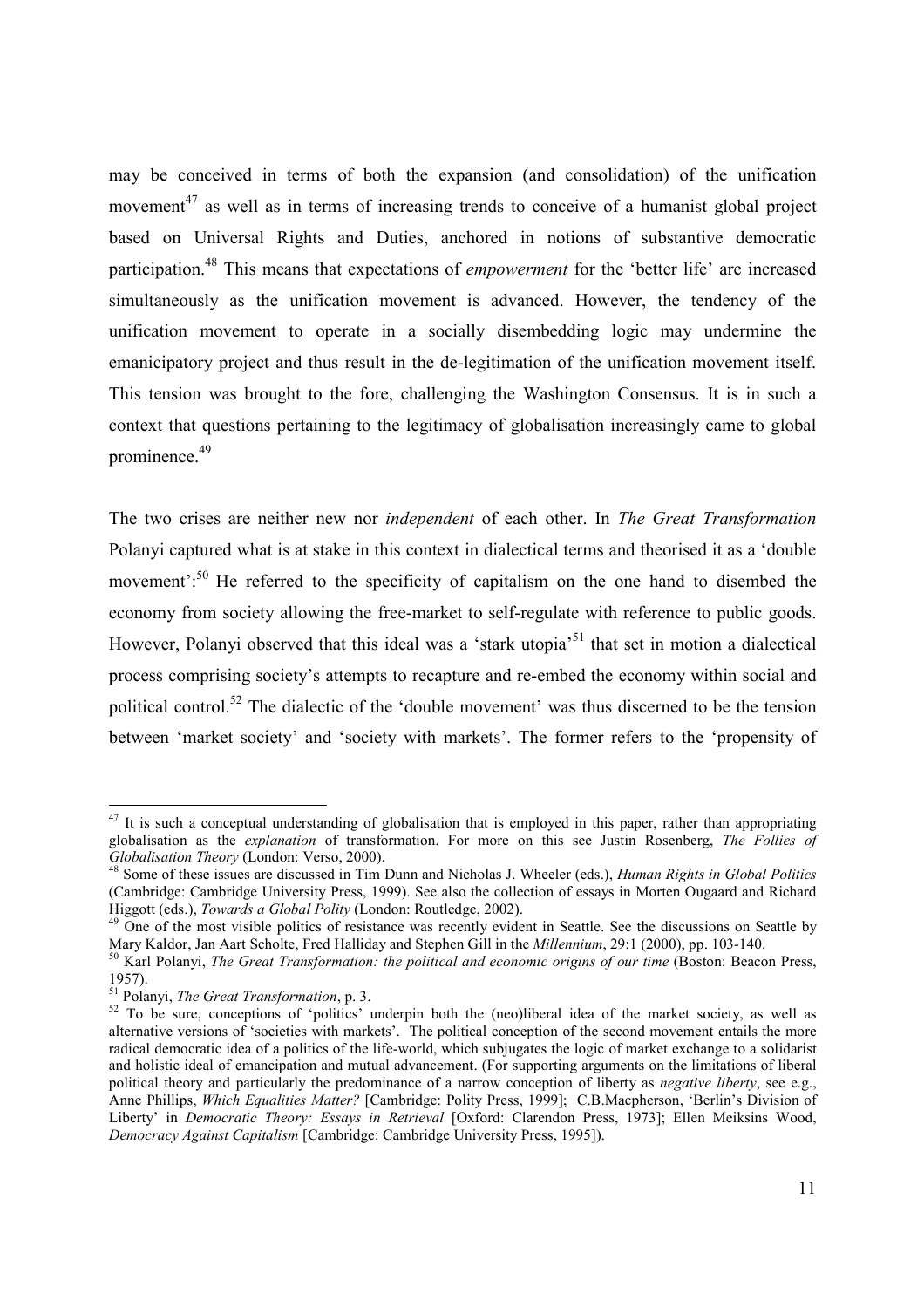capitalist society to define and to quantify social life in market terms<sup> $53$ </sup> the latter to socially embedded forms of exchange predicated on reciprocity and redistribution.<sup>54</sup>

Although Polanyi's insights are historically specific, it has been argued that the analogy of the 'double movement' may be equally applicable to present circumstances.<sup>55</sup> However, rather than an analogy it is better understood as a historical continuum of the tension inherent in the 'push' factor of *market forces* and the 'pull' factor of the social life-world. In the contemporary context, what might have changed to a degree however -- since the post-1945 political order -- is the role of the state as a counter-force to protect society from the potentially adverse consequences of the tendency of capital to become disembedded.<sup>56</sup> Thus, for example, the trajectory of the transformation of the state relative to the imperatives of capital, since the post-1945 economic order, may be described as one of 'embedded liberalism'<sup>57</sup> to the 'competition state'<sup>58</sup> and to its latest phase as the 'cooperative state'.<sup>59</sup>

<sup>&</sup>lt;sup>53</sup> Stephen Gill, 'Theorising the Interregnum: The Double Movement and Global Politics in the 1990s' in Bjorn Hettne (ed.), International Political Economy: Understanding Global Disorder (London: Zed Books, 1995), p. 87.<br><sup>54</sup> Bjorn Hettne, 'The International Political Economy of Transformation' in Hettne, *International Political* 

*Economy, pp. 4-5. Folliers* Gill, 'Theorising the Interregnum'.

<sup>56</sup> See for example Susan Strange, *The Retreat of the State*, (Cambridge: Cambridge University Press, 1996). However, I qualify this statement on three accounts: Firstly, historically, the evolution of the state system has been shown to have occurred in relation to the imperatives of capital, see Justin Rosenberg, *The Empire of Civil Society* (London: Verso, 1994). Secondly, post-colonial states often did not develop the full capacity for social consolidation needed to capture the normative *transformation* implied. See for example, Robert H. Jackson, *Quasi-States, Sovereignty, International Relations and the Third World* (Cambridge: Cambridge University Press, 1990). Thirdly, the 'new' states have historically been subject to *supranational* policy and political influence relatively more than advanced capitalist states. See for instance, Caroline Thomas, *New States, Sovereignty and Intervention* (Hants: Gower Publishing, 1985). Together, these trends have meant that most 'developing' states have been severely limited in their ability to respond in accordance with social democratic principles regarding the provision of public goods. This should not be understood as a blanket endorsement of state-centrism as the only possible framework for realising solidarity based conceptions of (distributive) social and political justice. These can be conceived, for example, in accordance with transformed conceptions of political community as advanced by Linklater in *The Transformation of Political Community* (Cambridge: Polity Press, 1998).

<sup>&</sup>lt;sup>57</sup> John Gerard Ruggie, 'International Regimes, Transactions, and Change: Embedded Liberalism in the Postwar<br>Economic Order', *International Organization*, 36:2 (1982).

<sup>&</sup>lt;sup>58</sup> See Philip G. Cerny, *The Changing Architecture of Politics: Structure, Agency and the Future of the State*  $\frac{1}{2}$ (London: Sage, 1990).

<sup>59</sup> This stage may be captured in terms of global drives for policy *harmonisation* as well as *unification* for commercial trade law. The constitution of the World Trade Organisation (WTO) can be seen to uphold the principle of 'fairness' in relation to capital. State Membership of and commitment to the WTO thus can be seen to reflect the stage of state 'co-operation' in relation to the imperatives of capital. For an overview of the WTO see John H. Jackson, *The World Trade Organization: Constitution and Jurisprudence* (London: Pinter, 1998). See also Wiener, *Globalization and the Harmonisation of Law*.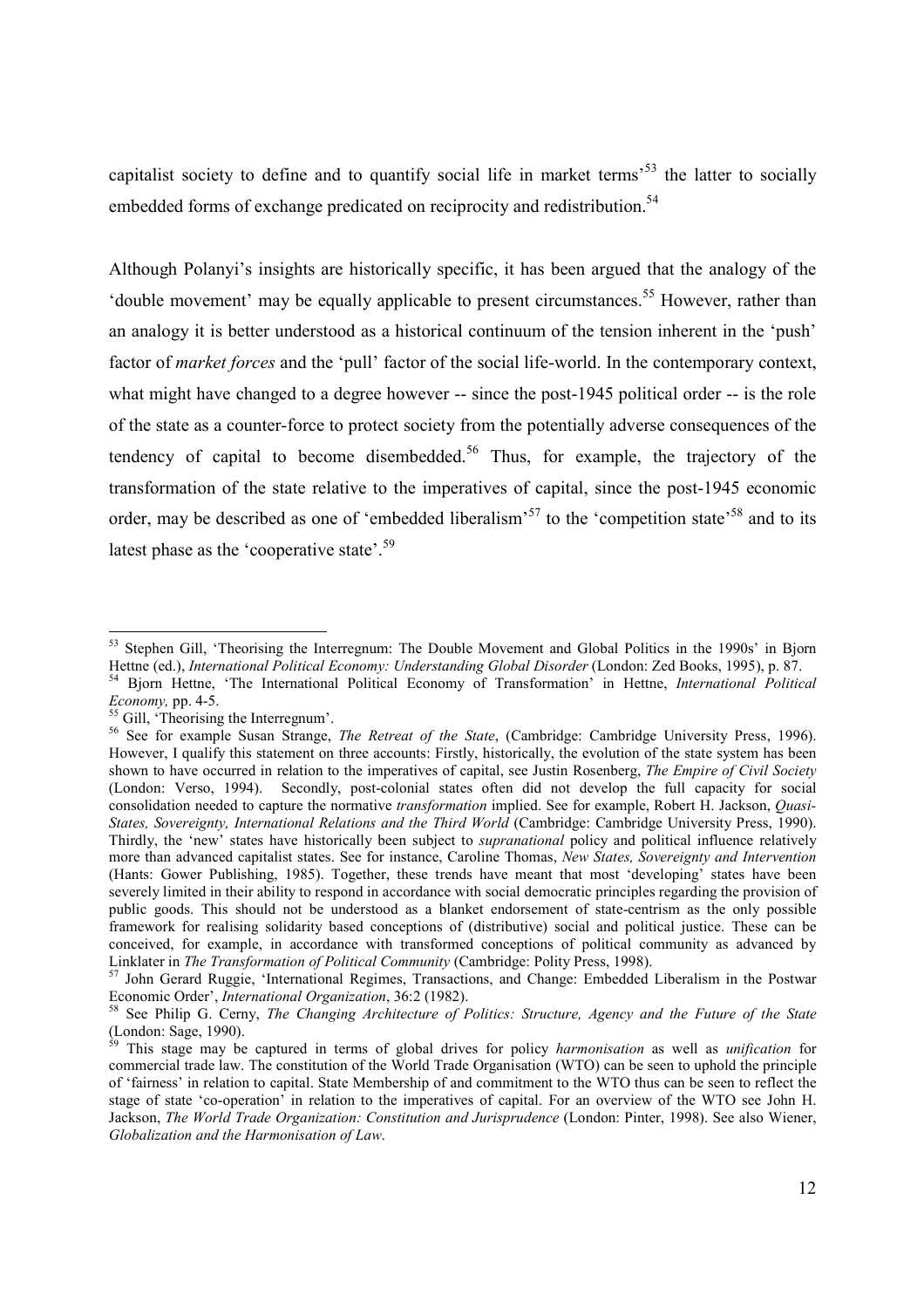Thus, in the latest phase, the tension of the 'double-movement' can be captured between the agencies of a *transnational* elite class<sup>60</sup> (advancing Polanyi's first movement, the market) and what might be loosely defined as 'global social movements'<sup>61</sup> (counter-advancing Polanyi's second movement).<sup>62</sup> This shift in political struggle from the traditional Westphalian model to levels above and below might imply that 'solutions to the problems of security and welfare' must now be 'found in transnational structures, global or regional'.<sup>63</sup> In this sense, it may be argued that contemporary global transformation has merely extended the dynamic of the 'double movement' to levels above and below the Westphalian model.<sup>64</sup> It is in the context of these trends and transformations that 'local' social policy (particularly of low income states) has increasingly come to be set and defined at the level of global institutions. Bob Deacon recently referred to this dynamic as the *supranationalisation* of local social policy.<sup>65</sup>

Thus, in addition to providing an understanding of the tensions between 'capital and society' under capitalism, what Polanyi's insights provide is a backdrop for locating and understanding the historical continuity of the poverty reduction agenda of the *Post-*Washington Consensus. In this sense, the specific example of microcredit and poverty reduction can be best understood if situated in an historical process of crisis management. For this a brief engagement with the crisis of the 1970s and the evolution of the Washington Consensus is instructive.

 $\overline{a}$ 

<sup>60</sup> Kees van der Pijl, *Transnational Classes and International Relations* (London: Routledge, 1998); Leslie Sklair, 'Social movements for global capitalism; the transnational capitalist class in action', *Review of International Political Economy*, 4:3 (1997).<br><sup>61</sup> Fantu Cheru, 'Transforming our common future: the local dimensions of global reform', *Review of International* 

*Political Economy,* 7:2 (2000). For an analysis of the limits and potentials of 'social movements' see William Robinson, 'Latin America in the Age of Inequality: Confronting the New "Utopia"', *International Studies Review*, 1:3 (1999).

 $62$  The way this tension is in fact played out renders the practices of the proponents as less sharply distinguished than is implied by the constellation of a transnational elite class versus the politics of social movements. This, however, does not mean that these practices themselves are not anchored in this constellation in the way implied. Rather, it captures the tensions between the constituents of the constellation in terms of social/political struggle.

 $63$  Hettne, 'The International Political Economy of Transformation', pp. 12-13.

<sup>&</sup>lt;sup>64</sup> Importantly, of course, this dynamic is as old as the capitalist state itself. There have been important socialpolitical struggles and alliances at levels above and below, which always have pointed to the limitations of conceptualising global social formation in Realist/Westphalian terms (see e.g., Rosenberg, *Empire of Civil Society;*  Christopher Chase-Dunn, *Global Formation: Structures of the World Economy* [Oxford: Blackwell, 1989]). Not withstanding, social-political struggle now occurs in qualitatively altered circumstances, with the site of political authority contested more saliently at different levels and in manners which suggest trends towards a transformation of modes of social political integration.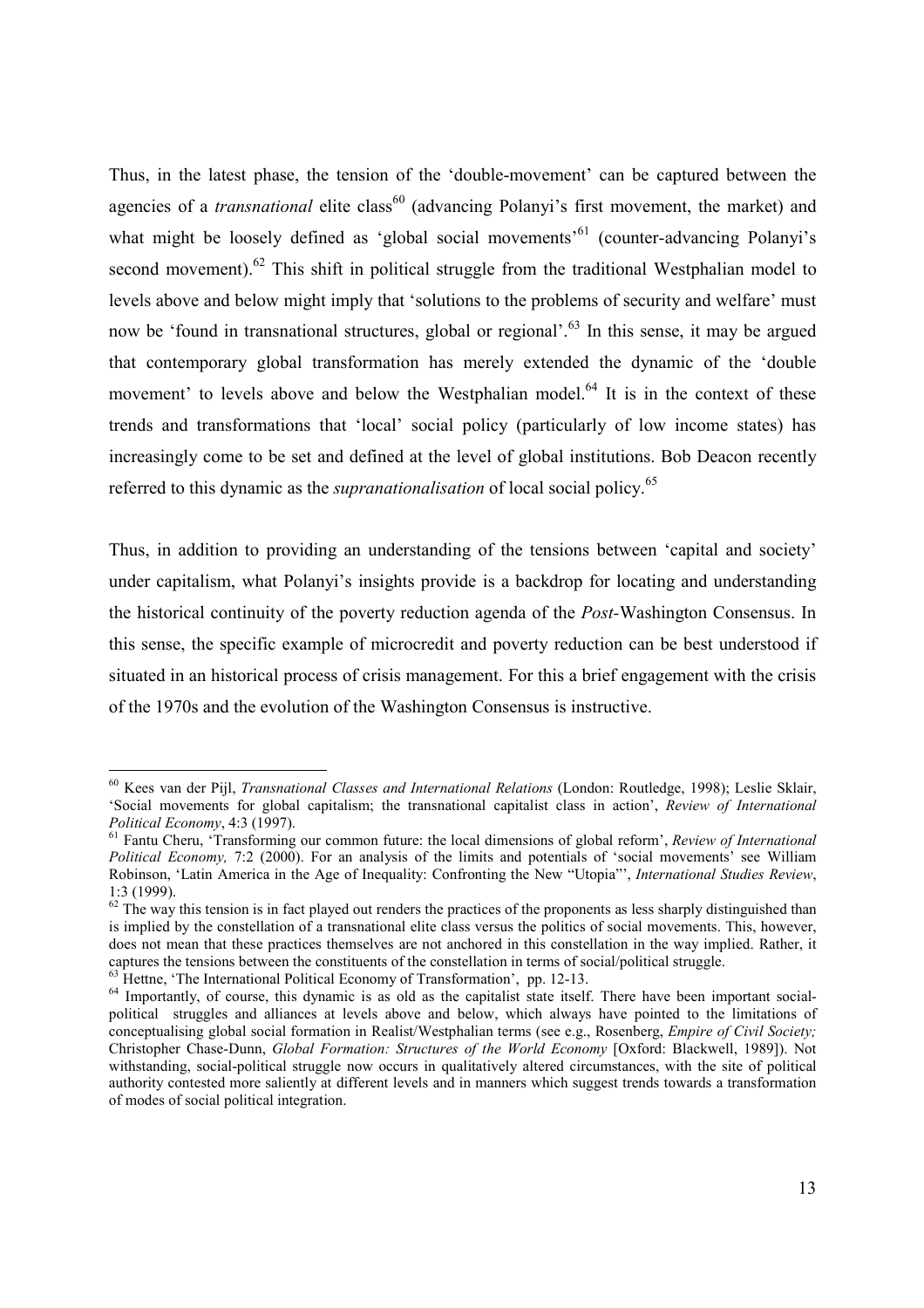# **'Crisis Management' of the 1970s <sup>66</sup> and the Genesis of the Washington Consensus: Advancing Polanyi's 'First Movement'?**

The Genesis of the Washington Consensus can be seen to take its roots in the capacity crisis of the 1970s. It has been argued that this crisis began, 'with the erosion of the basis of postwar prosperity in the late 1960s (before the first oil shock of 1973), leading to a collapse of opportunities for productive investment'.<sup>67</sup> In seeking opportunities for capital accumulation, the pursuit of the potential to *trade in services*, and specifically financial services, emerged as a crucial objective of the advanced capitalist states.<sup>68</sup> These states were now post-industrial societies, with a thriving services sector. $^{69}$  As Ruggie observed then 'the blurring of boundaries between domestic and international realms' were 'both hastened and deepened by the growing significance of traded services'.<sup>70</sup>

<sup>&</sup>lt;sup>65</sup> Bob Deacon, 'Social Policy in Global Context', in Andrew Hurrell and Ngaire Woods (eds.), *Inequality*, *Globalization. and World Politics* (Oxford: Oxford University Press. 2000). p. 213.

<sup>&</sup>lt;sup>66</sup> This period has been identified as the 'beginning of the crisis' of the post-war years. See Amin, *Capitalism in the Age of Globalization*, p.16; R. J. Barry Jones, 'Globalization in Perspective' in Randall Germain (ed.), *Globalization and its Critiques: Perspectives from Political Economy* (London: Macmillan, 2000); Susan Strange, *Casino Capitalism* (Oxford: Basil Blackwell Ltd, 1986); Esthan B. Kapstein, *Governing the Global Economy, International Finance and the State* (Cambridgr, Mass.: Harvard University Press, 1994); Bonefeld and Holloway, *Global Capital, National State and the Politics of Money*. 67 Amin, *Capitalism in the Age of Globalization,* p. 20. For an account of the relationship between finance and the

<sup>&#</sup>x27;real economy' in the context of changing political economy during this crisis period see Phillip G Cerny, 'The political economy of international finance', in. Cerny (ed.), *Finance and World Politics: Markets, Regimes and States in the Post-hegemonic Era* (Hants: Edward Elgar Publishers Ltd, 1993).

<sup>&</sup>lt;sup>68</sup> With reference to the emergence of a trade in services agenda in the context of the oil shock in 1973, see Jacques Nusbaumer, vice president, 1986 of the Services World Forum, in the preface to Orio Giarini (ed.), *The Emerging Service Economy* (Oxford: Pergamon Press, 1986). The trade in services agenda was advanced steadily by the 'developed' states and the United States (US) in particular. See Helena Stalson, 'U.S. trade policy and international service transactions' in Robert P. Inman (ed.), *Managing the Service Economy: Prospects and Problems* (Cambridge: Cambridge University Press, 1985); Jagdish Bhagwati, 'International Trade in Services and its Relevance for Economic Development', in Giarini, *The Emerging Service Economy*, see esp. p.25; John Gerard Ruggie, 'At Home Abroad, Abroad at Home: International Liberalisation and Domestic Stability in the New World Economy', *Millennium*, 24:3 (1995), esp. p.514. It is during this period of uncertainty surrounding the capacity crisis of the advanced capitalist states that 'international economic law only began to address the legal framework' for trade in services ('in the late 1970s') See K.N.Schefer, *International Trade in Financial Services: The NAFTA provisions,* (London: Kluwer Law International Ltd, 1999) See preface, pp. Xxii, 48.

For an account of the political sanctioning of the re-emergence of *haute* finance during this period see Eric Helleiner, *States and the Reemergence of Global Finance* (Cornell: Cornell University Press, 1992).

<sup>&</sup>lt;sup>69</sup> See for example also Robert P. Inman, 'Introduction and overview' in Inman (ed.), *Managing the Service Economy*, p. 1.

<sup>&</sup>lt;sup>70</sup> Ruggie, 'At Home Abroad, Abroad at Home', p. 513.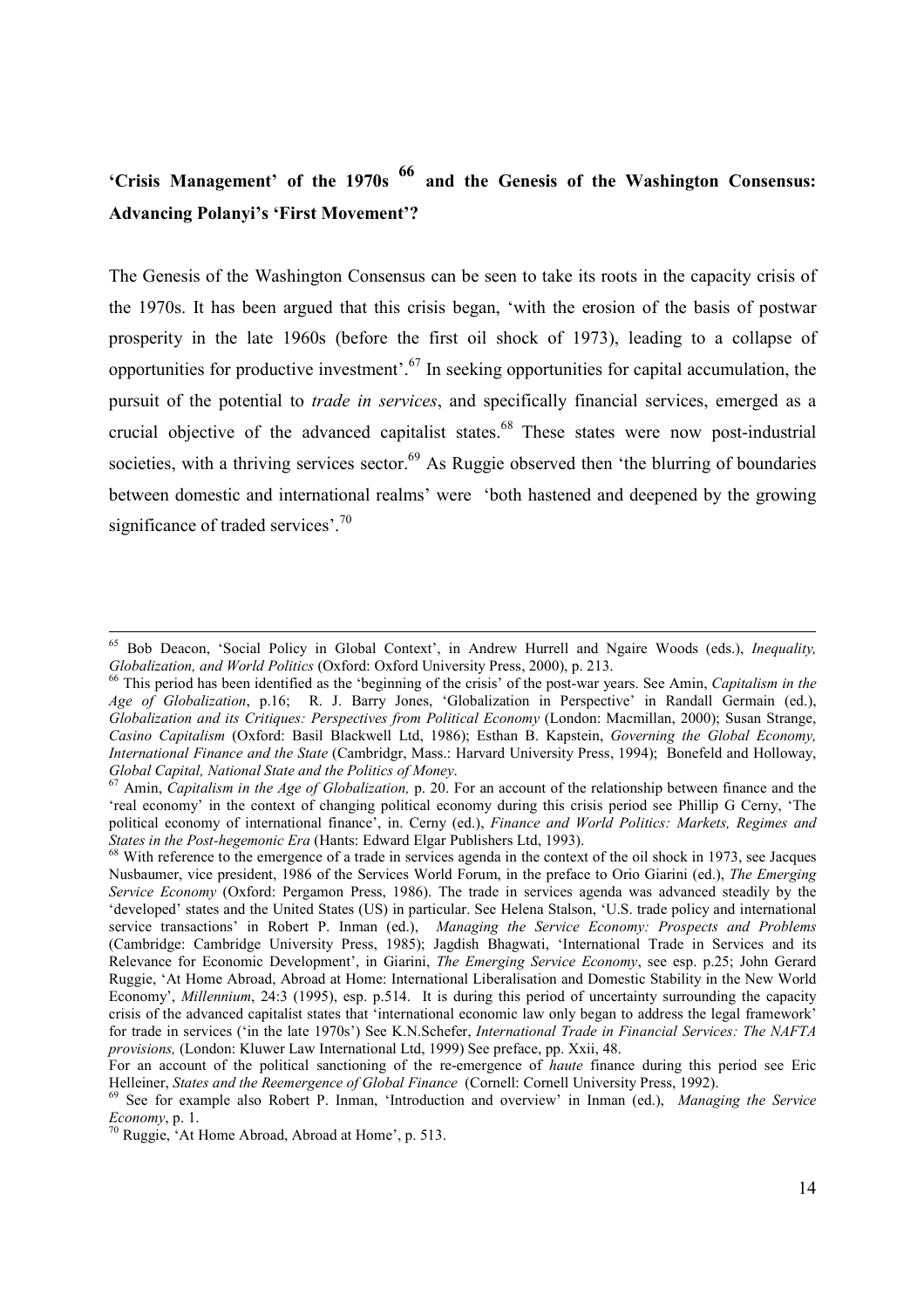#### *Capacity crisis, trade in services and trade in finance*

In the context of efforts to advance the services sector, finance, as an investment category in itself was to be included in the *trade in services* agenda by the advanced capitalist states.<sup>71</sup> The 'decision in 1973 to abandon fixed exchange rates for good', $^{72}$  set in motion the 'formal' transition from a restrictive financial order to a liberal financial order.<sup>73</sup> One consequence has been the dynamic expansion of the financial services sector that saw the rise of non-bank institutions engaging with banking services and banks engaging with innovative financial investments.74 With reference to the implications of these shifts in political economy Robert Cox noted their implications for options and choices of national policy making. He stated then, that, '[a]djustment to global competitiveness is the new categorical imperative'.<sup>75</sup> Overall. representatives of 'developing' states have been reluctant to 'adjust' to the new global imperatives, and have been particularly cautious of liberalising their financial sectors. However, primarily, although not only, through the instrumental role of particularly the IMF and World Bank adjustments of state policy to the new global imperatives have been facilitated.

For example, Samir Amin locates the 'actions of international institutions after 1970' in this context.<sup>76</sup> He refers to the roles of the IMF and the World Bank in managing the crisis of this period and specifically to the development and promotion of Structural Adjustment programs (SAPs) by and through these institutions.77 If it can be argued that SAPs, to a degree, represent policy initiatives to advance Polanyi's first movement in response to the crisis of the 1970s.<sup>78</sup> the counter-response by the second movement was to follow.

 $71$  For an account of the early policy level developments of the trade in services agenda and the implications for the financial sector see, Schefer, *International Trade in Financial Services*.<br><sup>72</sup> Strange, *Casino Capitalism*, p. 7.<br><sup>73</sup> Strange, *Casino Capitalism*, p. 5.<br><sup>74</sup> Murray Gibbs, 'Continuing the International Debate on Trad

<sup>(1985),</sup> see esp. p. 208; Strange, *Casino Capitalism*, p. 54; Kapstein, *Governing the Global Economy*, p. 30.<br><sup>75</sup> See Robert Cox, 'Structural Issues of Global Governance' in Stephen. Gill, (ed.), *Gramsci, historical mat* 

<sup>&</sup>lt;sup>76</sup> Amin, *Capitalism in the Age of Globalization*, p. 17.<br><sup>77</sup> Amin, *Capitalism in the Age of Globalization*, p. x.<br><sup>78</sup> This does not imply that SAPs were *primarily* a strategy in direct response to the capacity cris more closely associated with managing and restructuring the international debt crisis, which built in the context of petro-dollar recycling along the capacity crisis.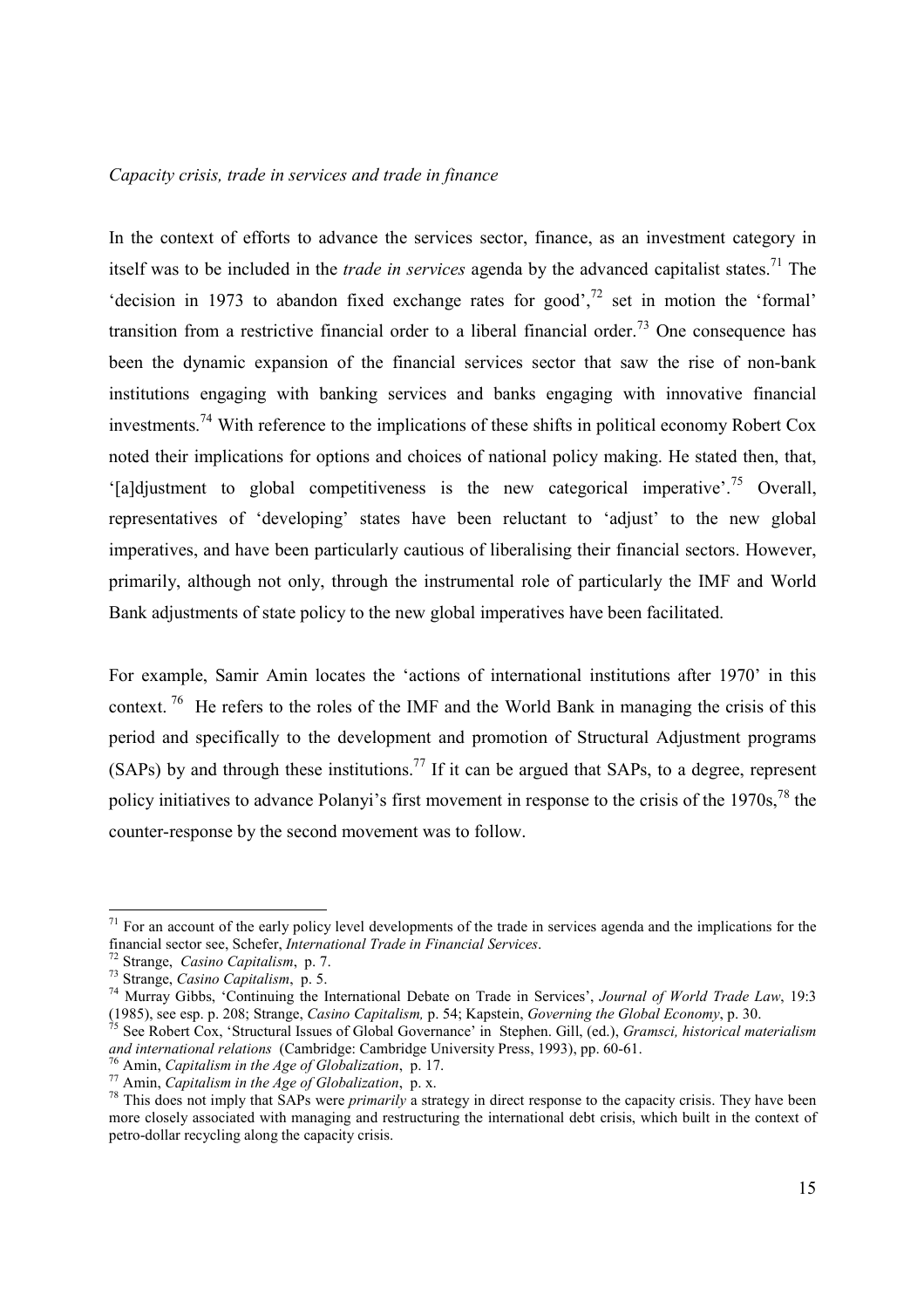#### **SAPS, the Washington Consensus and Polanyi's second movement**

The implementation of SAPs increased rapidly during the 1980s and 1990s. As their impact became more far reaching a 'politics of disquiet' took shape at multi-levels and particularly at the local level.79 At this juncture, initial discernable indications arose of the imminence of pushes in terms of Polanyi's 'second movement'. One of the most evident manifestations of the potential of the 'second movement' to resist the advance of the socially disembedding logic of the 'first movement' occurred in Bolivia during the implementation of the New Economic Program (NEP) in 1986.<sup>80</sup> To off-set the demands of the 'second movement', the Emergency Social Fund (ESF) for Bolivia was created. Microcredit minimalism was a key component of the ESF.<sup>81</sup> The ESF approach departed from traditional public welfare programs. It was both conceptually and in its practical design oriented towards the 'private entrepreneur' - which suited well the objectives of the NEP.<sup>82</sup>

# *The Bolivian ESF: the counter-response against the second movement?*

The Bolivian ESF was, from its inception, informed primarily by strategic political considerations.83 The 'dual function' of microcredit minimalism served well to sustain as well as facilitate the liberalisation agenda from the 'bottom-up'. Analysis of the ESF for its potential for replication concluded that,

<sup>79</sup> See John Walton and David Seddon, *Free Markets and Food Riots: The Politics of Global Adjustment*, (Oxford: Blackwell Publishers, 1994).

<sup>80</sup> For more on this see James Dunkerley, *Bolivia: Political Transition and Economic Stabilization*, *1982-1989* (London: Institute of Latin American Studies, University of London, 1990); Jeffrey D.Sachs (ed), *Developing Country Debt and Economic Performanc: Country Studies - Argentina, Bolivia, Brazil and Mexico, Volume 2* ( London: The University of Chicago Press, 1990), esp. pp.157-266.

<sup>81</sup> See Jorgensen *et al, Bolivia's Answer to Poverty, Economic Crisis, and Adjustment: The Emergency Social Fund*  (Washington, DC: World Bank, 1997), p.6.<br>
<sup>82</sup> This was well noted by the researchers at the World Bank. See Jorgensen, *Bolivia's Answer to Poverty*, p. 120.

<sup>&</sup>lt;sup>83</sup> Jorgensen, *Bolivia's Answer to Poverty*, p.51; Frances Stewart (with Willem van der Geest), 'Adjustment and social funds: political panacea or effective poverty reduction?', in Stewart, *Adjustment and Poverty* (London: Routledge, 1995), p. 115.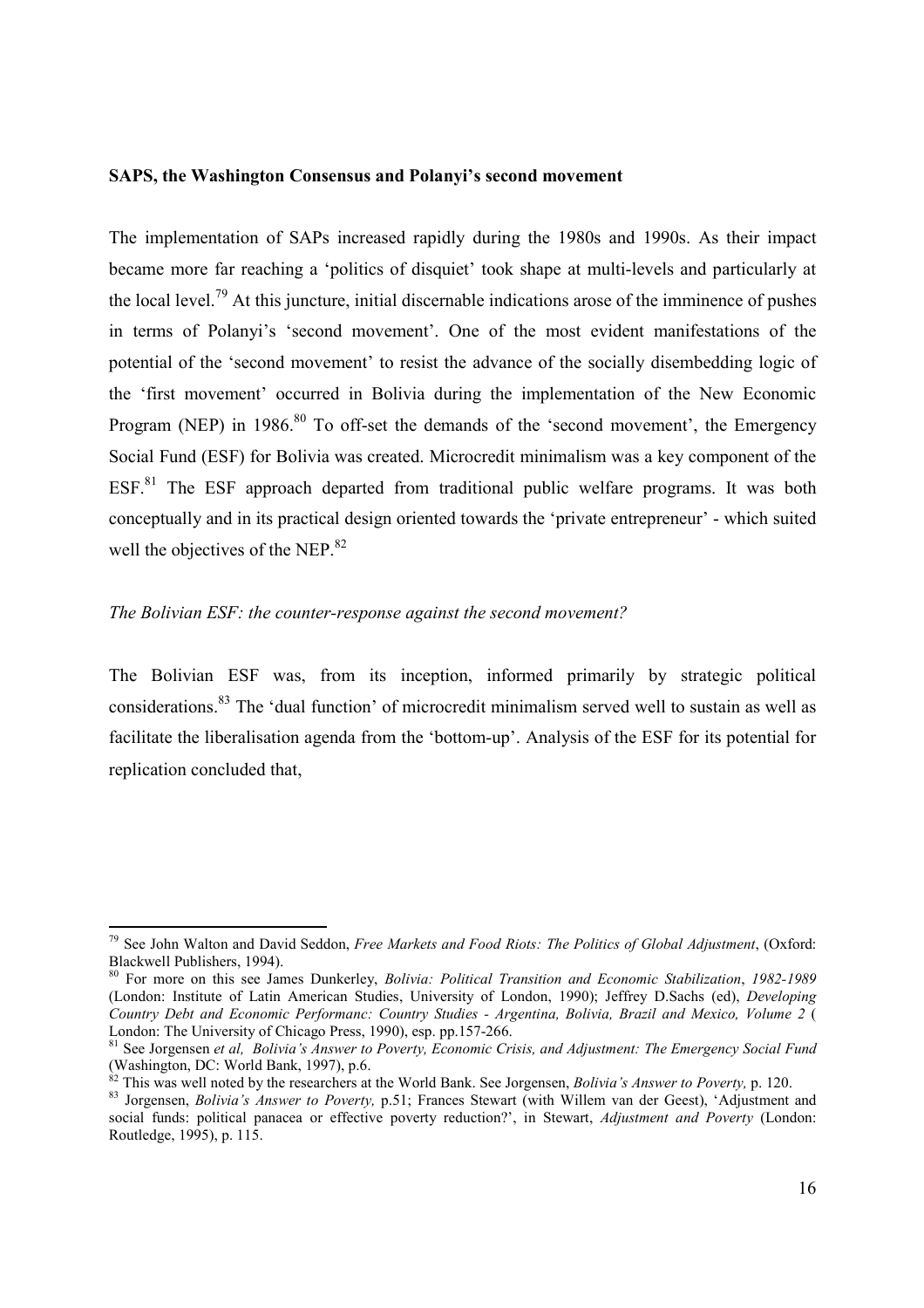[t]he *basic principle of a financial intermediary* that provides grants to local groups on a demand - driven basis using flexible and well designed management strategies is more *globally applicable*. 84

The ESF approach has been replicated through the World Bank's Social Funds policy framework in comparable political situations elsewhere.<sup>85</sup> The strategic role of Social Funds (and safety-nets more generally) in disciplining the poor has been well researched.<sup>86</sup> There is evidence to support a causal linkage between the strategy itself, as well as its methods of implementation, and preempted political outcomes, at least in the formal sense. The ESF strategy was to become a crucial element in the poverty reduction policy inventory of the *Post-*Washington Consensus, particularly since it has been acknowledged that the social costs of 'adjustment' may not be a temporary 'problem of transition' but rather long-term.<sup>87</sup>

# **The 'Double Movement' and Complex Multi-lateralism: towards the** *Post-***Washington Consensus**

The Bolivian experience reflected the potential implications of political contestations for the implementation of SAPs: From a Polanyian interpretation, the politics of the second movement was increasingly gaining prominence. In 1986, the IMF recognized the urgent need to

<sup>84</sup> Jorgensen, *Bolivia's Answer to Poverty*, p.114 (emphasis added).<br><sup>85</sup> Deepa Narayan & Katrinka Ebbe, *Design of Social Funds-Participation*, *Demand Orientation, and Local Organizational Capacity* (Washington, DC: Worl

<sup>&</sup>lt;sup>86</sup> See for example, Jessica Vivian, 'How Safe are "Social Safety nets"', in Vivian (ed.), *Adjustment and Social Sector Restructuring* (London: Frank Cass, 1995). See also in this volume, Lourdes Beneria and Breny Mendoza, 'Structural Adjustment and Social Emergency Funds: The Cases of Honduras, Mexico and Nicaragua'. Generally, all the essays in this volume provide an interesting angle on this issue. See also Joan M. Nelson, 'The Politics of Pro-Poor Adjustment', in Nelson *et al*, *Fragile Coalitions: The Politics of Economic Adjustment* (Washington, DC: Overseas Development Council, 1989); Stewart (with van der Geest), 'Adjustment and social funds: political panacea or effective poverty reduction?'; Giovanni Andrea Cornia, 'Social Funds in Stabilization and Adjustment Programmes: A Critique', *Development and Change*, 32 (2001); For instance an analysis of this strategy in the African context concluded that : 'Social action programs have targeted special measures on vulnerable and vocal though not necessarily particularly poor groups of the population', see, Poul Engberg-Pedersen, Peter Gibbon, Phil<br>Raikes & Lars Udsholt, *Limits of Adjustment in Africa* (James Curry : Oxford, 1996) p.58.

<sup>&</sup>lt;sup>87</sup> See Philip J. Glaessner *et al, 'Poverty Alleviation and Social Investment Funds: The Latin American Experience'* (Washington, DC: World Bank, 1994) p.xiv; Anthony G. Bigio, *Social Funds and Reaching the Poor:Experiences and Future Directions* (Washington, DC: World Bank, 1998), p. 36; Helena Ribe *et al*, *How Adjustment Programs Can Help the Poor* (Washington, DC: World Bank 1990).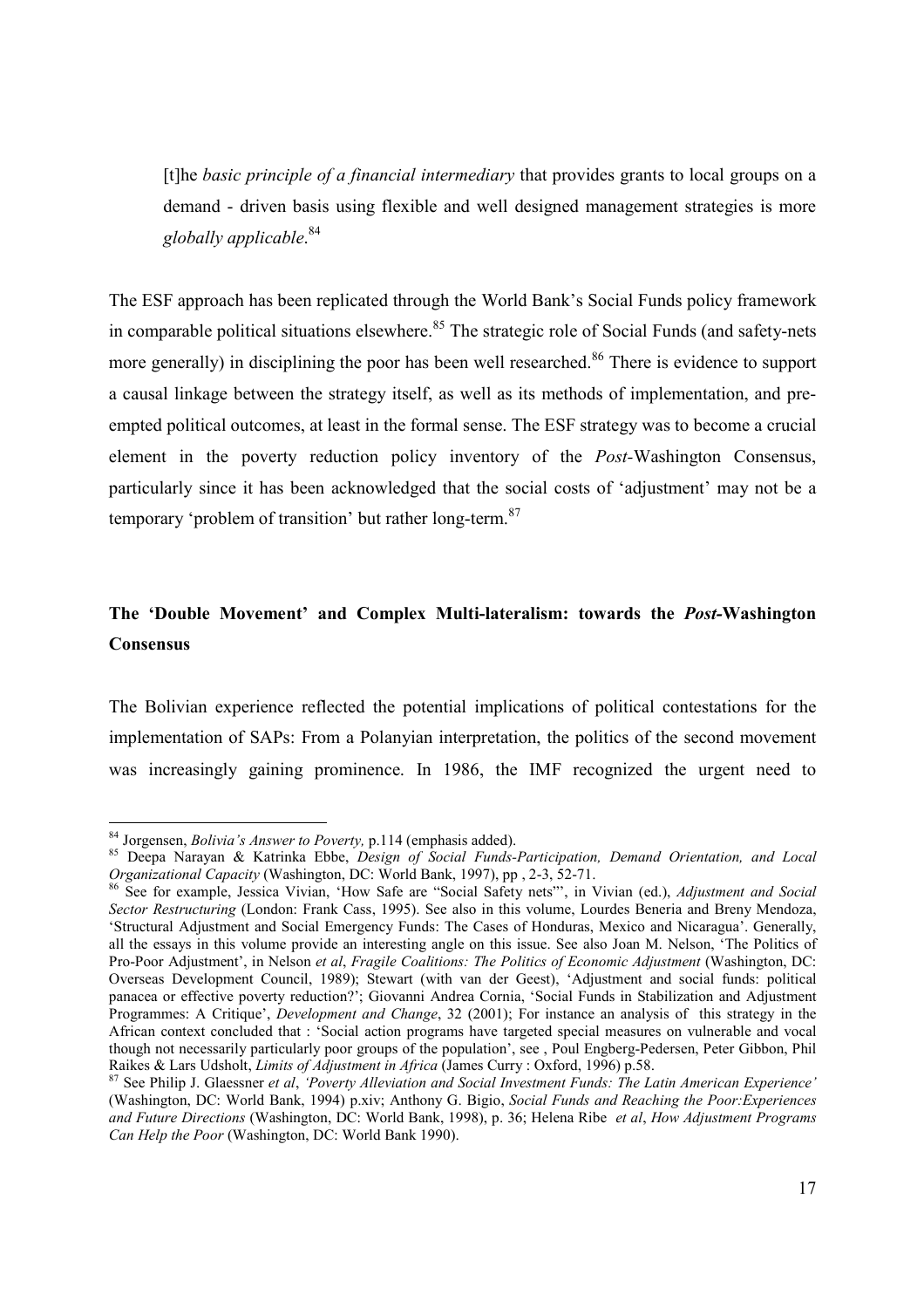proactively counter-act such tendencies.<sup>88</sup> These concerns were incorporated into policy in the form of 'confidential standard instructions' from 1988 onwards,  $89$  which stipulated that the IMF 'in concert with the member country, may seek a solution within the framework of the programme'90 to counter-act any potential social and political resistance. It is in this context, that a distinctly reformed poverty focus also reemerged in the World Bank.<sup>91</sup> The focus being on'  $(.)$ the poorest groups in countries that are undertaking adjustment programs<sup>'.92</sup> The World Bank developed a "Master Plan" which included '(..) involvement with NGOs, poverty programs, women's programs, and *micro-enterprises*<sup>93</sup>. These efforts resulted in the adoption of the Program of Targeted Interventions (PTI) for poverty reduction. <sup>94</sup> In 1991 an Operational Directive on poverty (OD 4.15) was approved. As targeted approaches to poverty reduction increased so did the appropriation of microcredit.<sup>95</sup> By 1995, '(a)bout 18 Latin American and Caribbean countries' had adopted 'some version of the ESF model'.<sup>96</sup> It may have seemed that the World Bank was finally responding to calls for 'adjustment with a human face'. However, the increase of targeted interventions that accompany 'investment lending'97 must be understood in context: They facilitate as well as support 'top-down' adjustment from the 'bottom-up'.

## *Poverty reduction and financial sector liberalisation: legitimating coercive convergence?98*

Given that financial sector steering through poverty reduction had already been institutionalised from the 'bottom-up',<sup>99</sup> the stage had already been set to smoothen the process of macro level

<sup>&</sup>lt;sup>88</sup> Eric Denters, *Law and Policy of IMF Conditionality* (The Hague: Kluwer Law, 1996), p.135.<br><sup>89</sup> Denters, *Law and Policy of IMF Conditionality*, p.135-ftns. 70 & 71.<br><sup>90</sup> Denters, *Law and Policy of IMF Conditionalit* 

 $92$  D Kapur et al, The World Bank-Its First Half Century, Vol. 1 (Washington, DC: Brookings Institute, 1997), p. 368.<br><sup>93</sup> Kapur, *The World Bank*, p. 368 (emphasis added).

<sup>&</sup>lt;sup>94</sup> Kapur, *The World Bank*, p. 368.<br><sup>95</sup> For example the 1990 World Development Report (on poverty) was to cite microcredit and particularly the Grameen Bank approach of microcredit minimalism as a potentially viable strategy for poverty reduction. (Washington DC: World Bank, 1990).

<sup>&</sup>lt;sup>96</sup> See for example, Beneria and Mendoza, 'Structural Adjustment and Social Emergency Funds', p. 54.

<sup>&</sup>lt;sup>97</sup> See World Bank, *Poverty Reduction and the World Bank- Progress in Fiscal 1998*, (Washington DC: World Bank, 1999) p. 3.

<sup>&</sup>lt;sup>98</sup> For a discussion of the application of coercion in achieving policy convergence see Hay, 'Contemporary' capitalism'.

 $99\text{ T}$  The financial liberalization drive, although brought to the forefront of policy making in the development context since the 1980s, was already taking shape since the 1970s. This may be recalled by reference to the role of the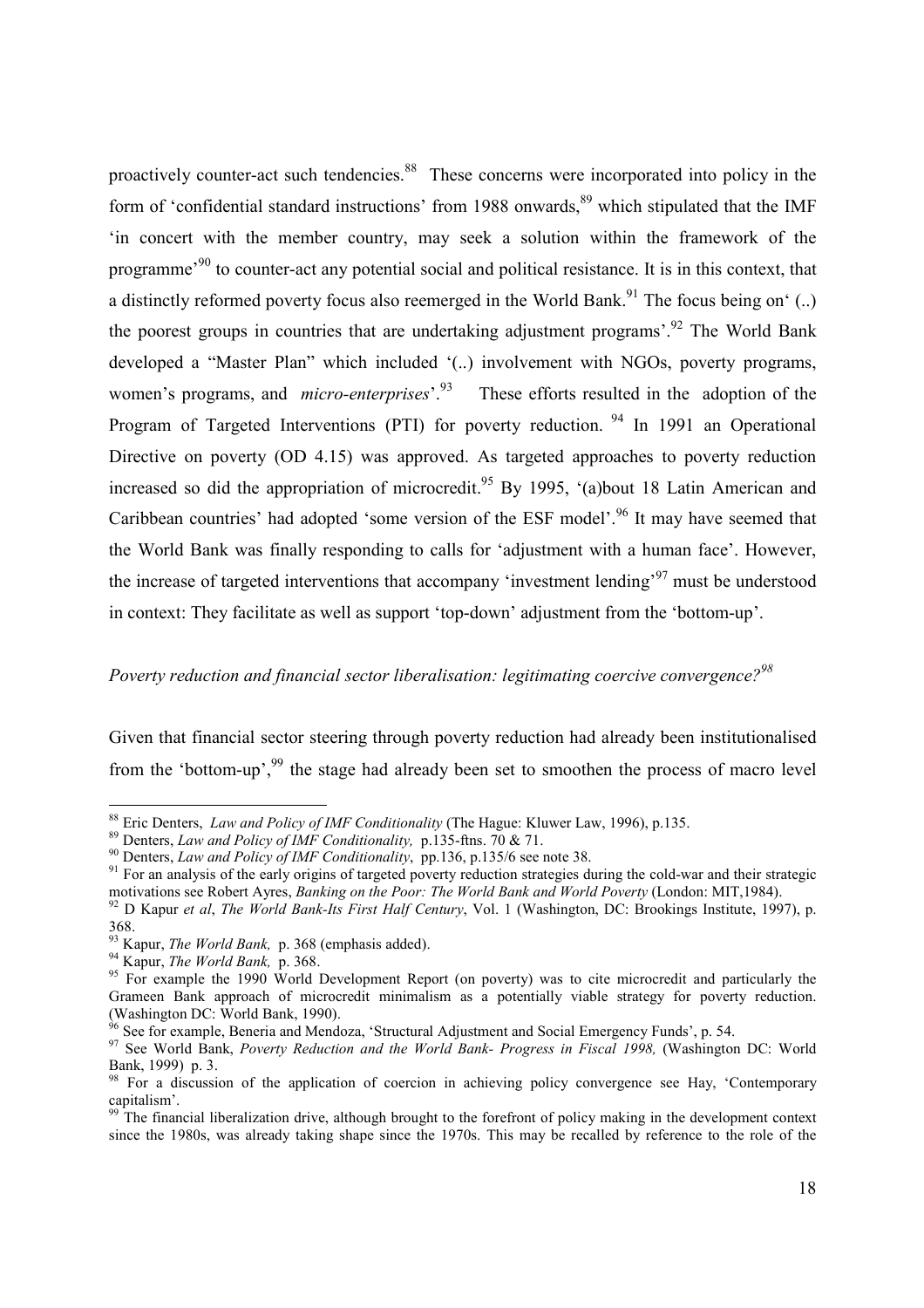policy convergence in the logic of the unification movement between and within institutions. For example, trends in the global financial services sector have reflected in the transformations of the original mandates of both the IMF and the World Bank.<sup>100</sup> In this context, Key has observed that '[n]ew relationships and lines of communication are being established between the IMF, the World Bank and the WTO as regards liberalization'.<sup>101</sup>

In keeping with its responsibility for financial sector development in accordance with the institutional division of labour between itself and the  $IMF<sub>102</sub>$  the World Bank adopted an Operational Directive 8.30, on Financial Sector Operations (OD 8.30) in 1992. It has been stated that OD 8.30 was a result of the 1992 Levy Report which 'challenged the Bank to find new ways to do business in the field of finance'.<sup>103</sup> It set strict guidelines on the use of subsidies and advocated commercial on-lending interest rates. However, due to uncertainty about how to implement the guidelines into practice,  $104$  OD 8.30 was recast in 1998 as an Operational Policy (OP 8.30) on Financial Intermediary Lending  $(FIL)$ .<sup>105</sup>

In recasting its operational policy for the financial sector, the World Bank has explicitly incorporated microcredit minimalism into it.106 Moreover, it is anticipated that the World Banks's forthcoming Operational Policy 4.15 (OP 4.15) on Poverty will cite microcredit as a

International Development Association (IDA) in advancing rural agricultural credit. The rural financial markets were one of the first inways in the World Bank's efforts for achieving financial liberalization. (The 'Ohio School' financial systems approach has had an influence on the shaping of the World Bank's financial systems approach to development. See for example J.D. Von Pischke, *Finance at the Frontier: Debt Capacity and the Role of Credit in the Private Economy* [Washington DC: World Bank, 1991]; J.D.Von Pischke, D. Adams and G. Donald, *Rural Financial Markets in Developing Countries: Their Use and Abuse*, [Washington DC: World Bank, 1983]. For a critical engagement of the application of this approach in development policy see Alister Mcgregor, 'Towards a better understanding of credit in rural development: The case of Bangladesh', *Journal of International Development*, 1:4 [1989]).<br><sup>100</sup> See IMF, *Annual Report 1998* (Washington, DC: IMF, 1998).

<sup>&</sup>lt;sup>101</sup> Sydney J. Key, 'Trade liberalization and prudential regulation: the international framework for financial services', *International Affairs*, 75:1 (1999). Key provides an account of the roles of the IMF and the World Bank in relation to financial liberalization under the GATS (Services 2000), in the WTO, p. 74.

<sup>&</sup>lt;sup>102</sup> See Denters, *Law and Policy of IMF Conditionality*, p. 160. See also The World Bank Group Operations Policy and Strategy, 'Poverty Reduction Strategy Papers Internal Guidance Note', January 21, 2000. (avaialable at www.worldbank.org).

<sup>&</sup>lt;sup>103</sup> CGAP, 'A Review of the World Bank's Microfinance Portfolio' (Washington, DC: World Bank, 1997), p. 2.<br><sup>104</sup> CGAP, 'A Review of the World Bank's Microfinance Portfolio'.<br><sup>105</sup> World Bank, Operational Policy 8.30 (OP 8

Bank, Operational Manual, July 1998).

<sup>106</sup> I explore this in more detail in Weber, 'Global Governance and Poverty Reduction: the Case of Microcredit'.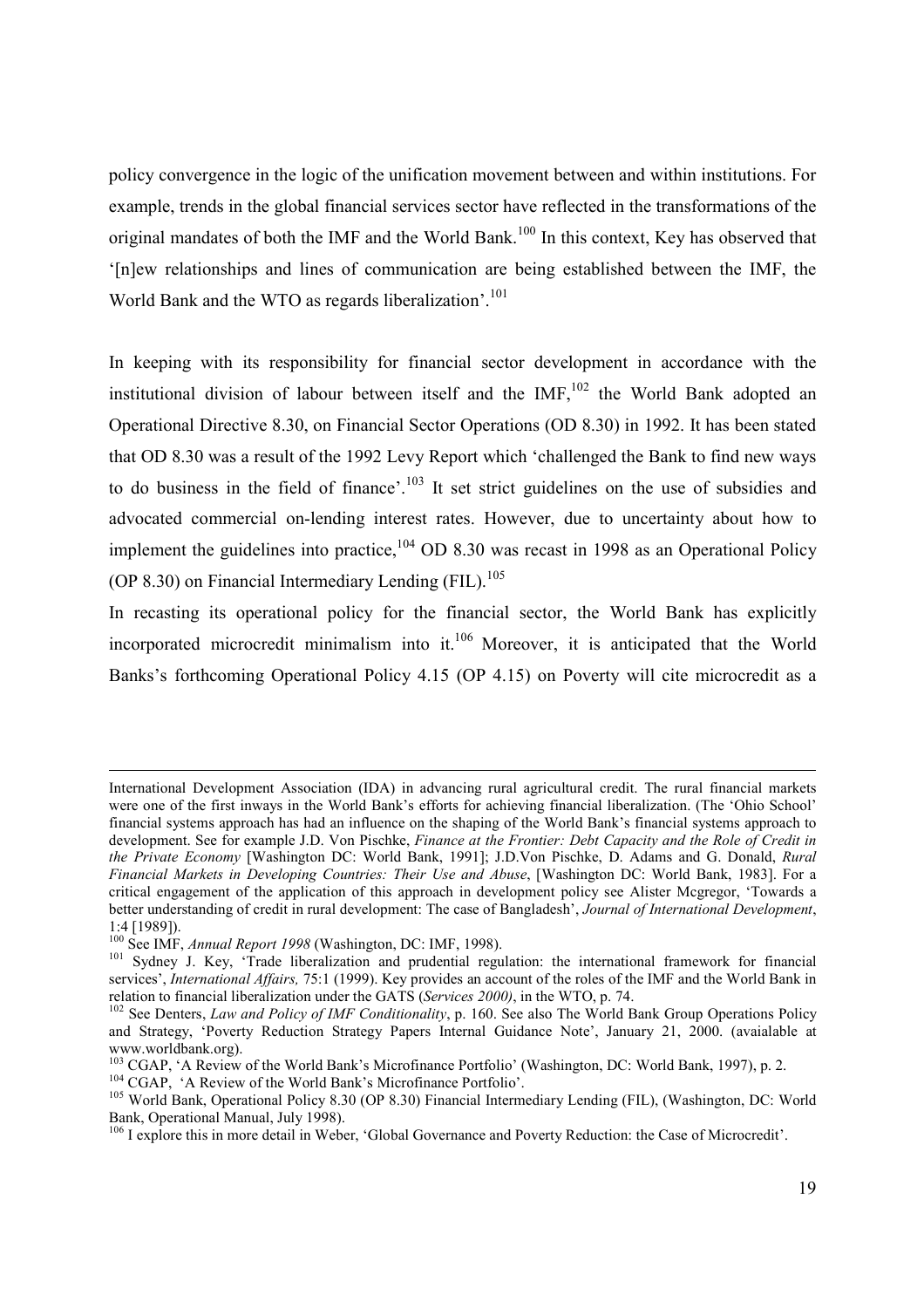targeted poverty reduction strategy.<sup>107</sup> In this sense, OP 4.15 on poverty will complement, if not support, policy on financial sector operations. Although not yet formally co-ordinated, through the PTI and Social Funds lending modalities this has already effectively been achieved in practice. Importantly, by anchoring OP 8.30 (FIL) in the context of the microcredit and poverty reduction agenda, the advance of broader financial sector policy objectives is legitimated via the poverty reduction agenda.

The World Bank's role in facilitating the 'enabling environment' for the financial services sector via the microcredit and poverty reduction agenda is further exemplified by the creation of the Consultative Group to Assist the Poorest (CGAP) in 1995. The CGAP, a multi-donor initiative, is specifically charged with a mandate to facilitate the enabling environment for microcredit minimalism.<sup>108</sup> The CGAP has co-ordinated operations with the World Bank to achieve country level (and regional) commitments for financial liberalization. According to the CGAP, this has resulted in 'expedited financial sector reform' in several countries, including China, Brazil, Vietnam and Togo. 109 [See Annex A].

The implications for financial sector liberalization at multiple levels, as a result of policy coordination for poverty reduction through microfinance, are evident. The 'level of global integration in financial services has proceeded far further than in most other sectors of economic life'.<sup>110</sup> Significant progress has been made on the liberalization of the financial sectors of developing countries:<sup>111</sup> The contribution of microcredit conducive policy adjustments towards this outcome must not be underestimated.<sup>112</sup> Against the background of the argument so far, some general observations about the relationship between the Washington Consensus, the *Post*-

<sup>&</sup>lt;sup>107</sup> Authors' interview with the Director of the Poverty Reduction and Economic Management Sector in the World Bank, February 1999.

<sup>&</sup>lt;sup>108</sup> CGAP, 'A Policy Framework for The Consultative Group to Assist the poorest (CGAP): A Microfinance Program'- September 5 1995 (www.cgap.org).<br><sup>109</sup> CGAP, *Status Report* (Washington DC: CGAP Secretariat, Word Bank) p. 24.

<sup>&</sup>lt;sup>110</sup> Jones, 'Globalization in Perspective', p. 258.<br><sup>111</sup> Andre Sapir, 'The General Agreement on Trade in Services: From 1994 to the Year 2000', Journal of World Trade, 33:1 (1999), p. 59.

*Trade*, 33:1 (1999), p. 59. 112 For instance has become a key issue of focus for the Private Sector Development Task Force (PSD) Task Force), a body which includes all the major donors, IFIs and also the European Commission. The primary focus of the PSD Task Force is banking sector reform, enterprise privatisation and SME development. The PSD Task Force has been particularly interested in microfinance for its implications for the legal framework (i.e. broader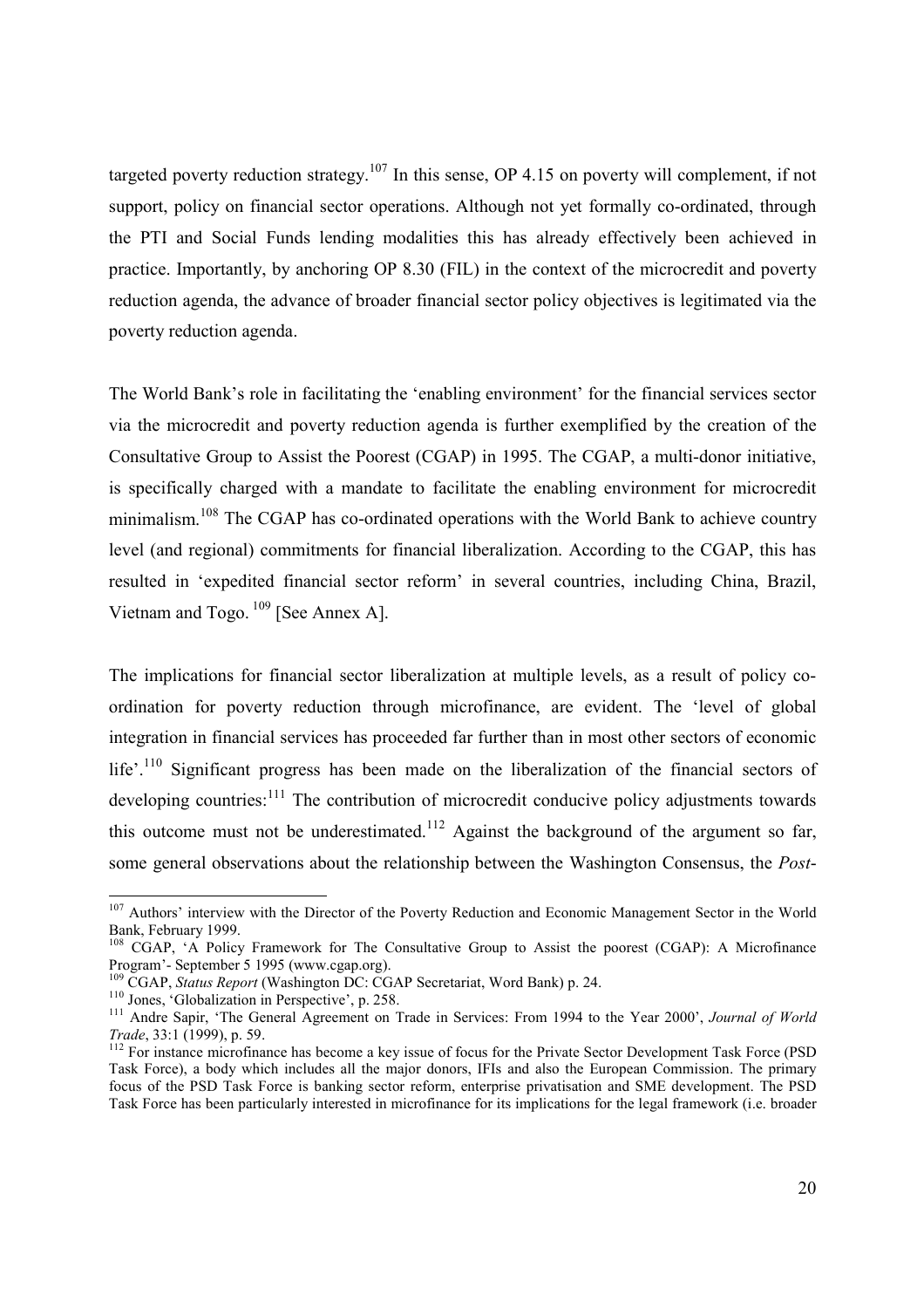Washington-Consensus and the emerging *Global Development Architecture* are addressed below.

# **The** *Post-***Washington Consensus and the making of a** *Global Development Architecture (GDA)*

Under the *Post-*Washington Consensus, the global unification of private international trade law is consolidated in terms of an architecture for global development at the *supranational* level.<sup>113</sup> This entails the harmonisation of policy across a broad range of global institutions (e.g. World Bank, UN Agencies as the UNDA $F^{114}$  and multilateral and Bi-lateral development agencies). The Development Assistance Committee has been commissioned to oversee this process.<sup>115</sup> Key instruments for its implementation are the new poverty focussed conditionalities of the IMF and the World Bank: the Poverty Reduction Strategy Papers (PRSPs).<sup>116</sup> The framing of the emerging *GDA* in terms of the global unification movement means that it's central function is best understood against the backdrop of the 'double movement'. It may be designed to primarily reassert the supremacy of Polanyi's 'first movement'. This is clearly evident in the policy community standpoint in relation to the emerging *GDA*. Policy prescriptions may be interpreted as emphasising economic liberalization and the free-market approach as a prerequisite for other emancipatory goals. $^{117}$ 

policy implications). For a brief discussion of this see CGAP, *Focus Note 19 (In-Country Donor Coordination)*, April 2001 (Available at www.cgap.org/) p. 4.

A key decision in this direction was adopted at the WTO's Ministerial Conference in Singapore in December, 1996. See the 'Comprehensive and Integrated WTO Plan of Action For the Least-Developed Countries' (Geneva: WTO, 1996). Pursuant to the *Plan of Action*, the approach underpinning the Integrated Framework was developed. (See wysiwyg://88/http://www.ldcs.org/intframe.htm)

The UN has set in motion a policy to coordinate and harmonise in terms of policy the work of its various agencies through the UN Development Assistance Framework (UNDAF). See OECD, 'Development Co-operation 1999 Report', p. 107.<br><sup>115</sup> OECD. 'Development Co-operation 1999 Report', pp. 124-125.

<sup>&</sup>lt;sup>116</sup> For example see the World Bank Group Operations Policy and Strategy, 'Poverty Reduction Strategy Papers Internal Guidance Note'. I have engaged the role of the PRSPs as the central mechanism of implementation of the rules and norms of the emerging *GDA,* and also shown how microcredit is constituted as a key component of the PRSP policy framework elsewhere. See, Heloise Weber, 'The Poverty Reduction Strategy Papers: Global Constitutionalism and the 'new' Poverty Reduction Agenda'.

<sup>117</sup> These convictions have been endorsed by the new US Republican Treasury Secretary, Paul O'Neil. *Financial Times,* 15 February 2001, p.20.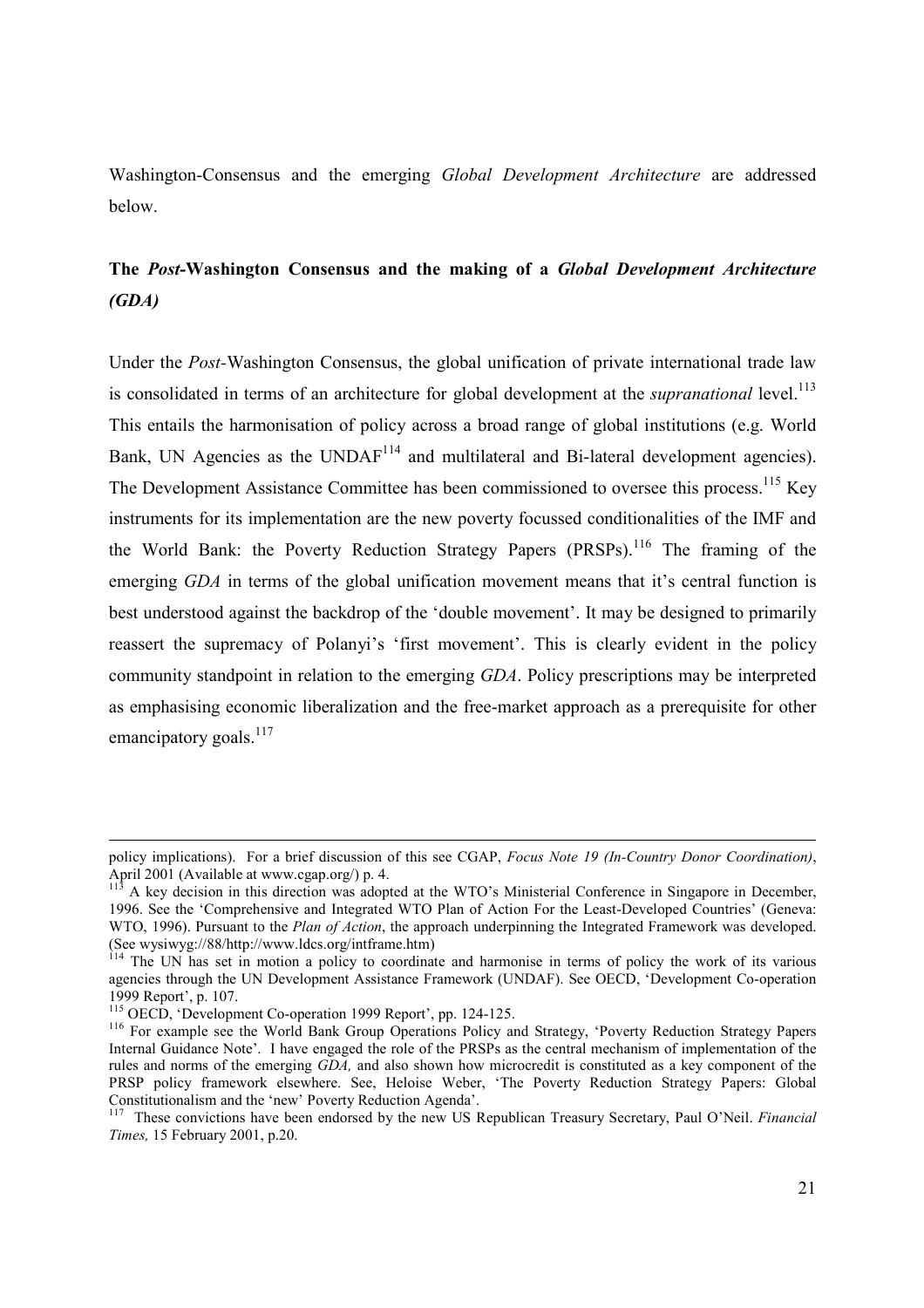(..) take full advantage of opening markets; and promote the social and environmental agenda which *must b*e associated with liberalization. (…) attention that is paid, concretely and systematically to policy coherence. (..) Here, coherence means coherence between policies in the North and South a like, and of all within the multilateral organization.<sup>118</sup>

Thus, new forms of policy inter-linkages emerge.<sup>119</sup> Policy co-ordination at this level and in it's current phase relates particularly to *sectors* (e.g., finance, health, education) which coincides with current imperatives to advance the General Agreement on Trade in Services (GATS) of the WTO. With reference to the financial services sector, financial liberalization commitments in terms of the GATS now provide the World Bank and the IMF with both, criteria according to which they draw up conditionalities for SAPs, and legal leverage for their implementation.<sup>120</sup> 'Indeed, South Korea undertook to improve its GATS financial services commitments as part of its 1998 IMF programme.'121 The example of microcredit is again particularly illustrative in this context.

Microcredit *minimalism* has been given explicit recognition as global best practice. The guidelines for the practice and implementation of 'minimalism' as outlined in the 'pink-book'122 reflects the degree to which it is pre-structured for all levels of the extension process of the global financial system. Firstly, the guidelines are harmonized with the World Bank's position on financial sector operations. Secondly, NGOs as potential financial intermediaries to the poor are subject to status revision by the CGAP and donor community for 'best practice'. In many cases NGOs are now changing their status legally from 'NGO' to 'financial intermediary'.<sup>123</sup> Thirdly, the language used in the policy literature on microcredit is of creating the enabling

<sup>&</sup>lt;sup>118</sup> OECD, 'Development Co-operation 1999 Report', p. 3 (emphasis added).

<sup>&</sup>lt;sup>119</sup> See Dukgeun Ahn, 'Linkages between International Financial and Trade Institutions: IMF, World Bank and WTO', in *Journal of World Trade,* 34:4 (2000), pp. 1-35; Gary P. Sampson, 'Greater Coherence in Global Economic Policymaking: A WTO Perspective' in Anne O. Krueger (ed.), *The WTO as an International Organization* (London: University of Chicago Press, 1998). (See also n. 106 above)<br><sup>120</sup>. Key, 'Trade liberalization and prudential regulation', pp. 61-76.<br><sup>121</sup> Key, 'Trade liberalization and prudential regulation', p. 6

book).

 $123$  For an example of such a transition see 'Metamorphosis from NGO to Commercial Bank- The case of BancoSol in Bolivia' in Hulme & Mosley, *Finance Against Poverty -* Vol. 2, pp. 1-32. See also Amy J. Glosser, 'The Creation of BancoSol in Bolivia' in Otera & Rhyne, *The New World of Microenterprise Finance*, pp. 229-250. The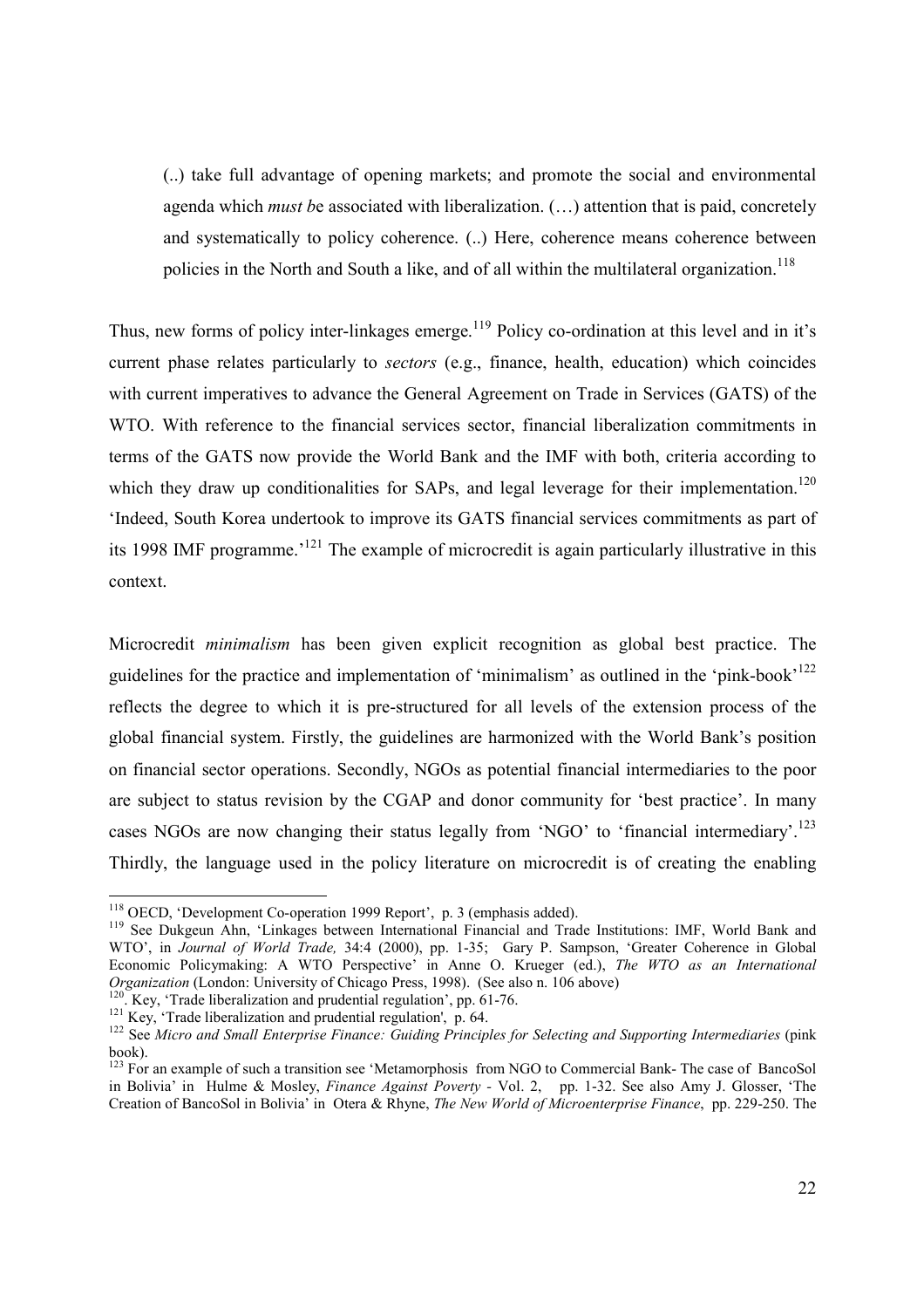environment to ensure *access* to credit for the poor, reflecting directly the legal language of the GATS of the WTO.<sup>124</sup> Crucial here is not the replication of language *per se* but rather policy implications of the legal interpretations for broader financial sector objectives. Implementation of the GATS is controversial.125 The GATS is tantamount to 'direct investment' policy and *not* trade as conventionally understood.<sup>126</sup> The microcredit minimalism and poverty reduction agenda can be seen to make a significant contribution to the removal of barriers to capital *mobility* in terms of both direct policy implications as well as legitimating it in terms of increasing *access* to credit for the poor; creating 'pro-poor enabling policy environments'. The argument advanced here is discernable in the British Governments latest White Paper on

relative success of such transformations in the Latin American context are now being pro-actively targeted as a strategy for microcredit in Africa. See CGAP, Annual Report 2001, p. 11 (Available from www.cgap.org/).<br><sup>124</sup> For a discussion of this issue regarding the problematic of gaining consensus for market access see Richard H.

Snape, 'Reaching Effective Agreements Covering Services', followed by a commentary by Robert E. Baldwin, in Krueger, *The WTO as an International Organization*.<br><sup>125</sup> Securing commitments to GATS has been problematic from its early days. Most developing countries have

rejected the GATS on the grounds that it could have potentially adverse implications for social consolidation and development goals. See for example the discussions and responses with reference to the issue of trade in services in UNCTAD, *Uruguay Round: Papers on selected issues* (New York: United Nations, 1989). 126 Importantly, the problems with the GATS lie not so much with the 'access' argument *per se*, but rather with the

comprehensive rights and obligations entailed to 'rights to access' in the logic of investor guarantees (as for instance anticipated for a Multilateral Agreement on Investment). In this context, the relationship between the language of access in connection with microfinance and the objectives of the GATS financial services provision must be considered in accordance with the logic of this reach. The potential implications of a volatile financial sector for attaining *development* goals has recently been most evident in Asian financial crisis. On this see the discussion in Nicola Bullard, Walden Bello & Kamal Mallhotra, 'Taming the tigers: the IMF and the Asian Crisis, *Third World Quarterly,* 19:3 (1998). Moreover, given the degree of the tendency of finance capital to increasingly re-produce itself in abstraction from 'real economy' development needs raises important questions pertaining to debates vis a vis finance as a public/private good. (See Underhill, 'The Public Good Versus Private Interests in the Global Monetary and Financial System'). The GATS can be seen to facilitate as well as safeguard the steering of finance in the logic of 'private' interests and *haute finance.* This is problematic for development not least because while services broadly conceived might comprise a nations basic economic infrastructure, *finance* is considered to be the *'infrastructure of the infrastructure'*. {See Philip G. Cerny ,'The political economy of international finance', in (ed.), *Finance and World Politics: Markets, Regimes and States in the Post-hegemonic Era* (Hants: Edward Elgar Publishers Ltd, 1993)} pp. 10, 17. In other words from the perspective of one school of thought it is foundational for a nations development infrastructure. For this reason, finance must be embedded within the 'real economy': it must be directed into the infrastructure to support 'real economy' development. To ensure that this happens, many scholars including Cerny have argued that 'the design capacity of the system must be highly interventionist in such a way as to channel money into more materially productive uses'. (Cerny, 'The political economy of international finance') p. 7. This would enable the building up and guaranteeing of public goods that not only meet the *needs* of society, but may also contribute towards re-building the social bond through a facilitation of mutual advancement. See note 52 above. See also Richard Devetak and Richard Higgott, 'Justice Unbound? Globalization, States and the Transformation of the Social Bond', *International Affairs,* 75:3 (1999).

 <sup>(</sup>For a critical discussion of some of the implications for the public provision of health care with reference to the GATS and the health sector see David Price, Allyson M Pollock, Jean Shaoul, 'How the World Trade Organisation is shaping domestic policies in health care', *The Lancet*, 354 [1999]; Allyson M Pollock, David Price, 'Rewriting the regulations: how the World Trade Organisation could accelerate privatisation in health-care systems', *The Lancet*, 354 [2000]).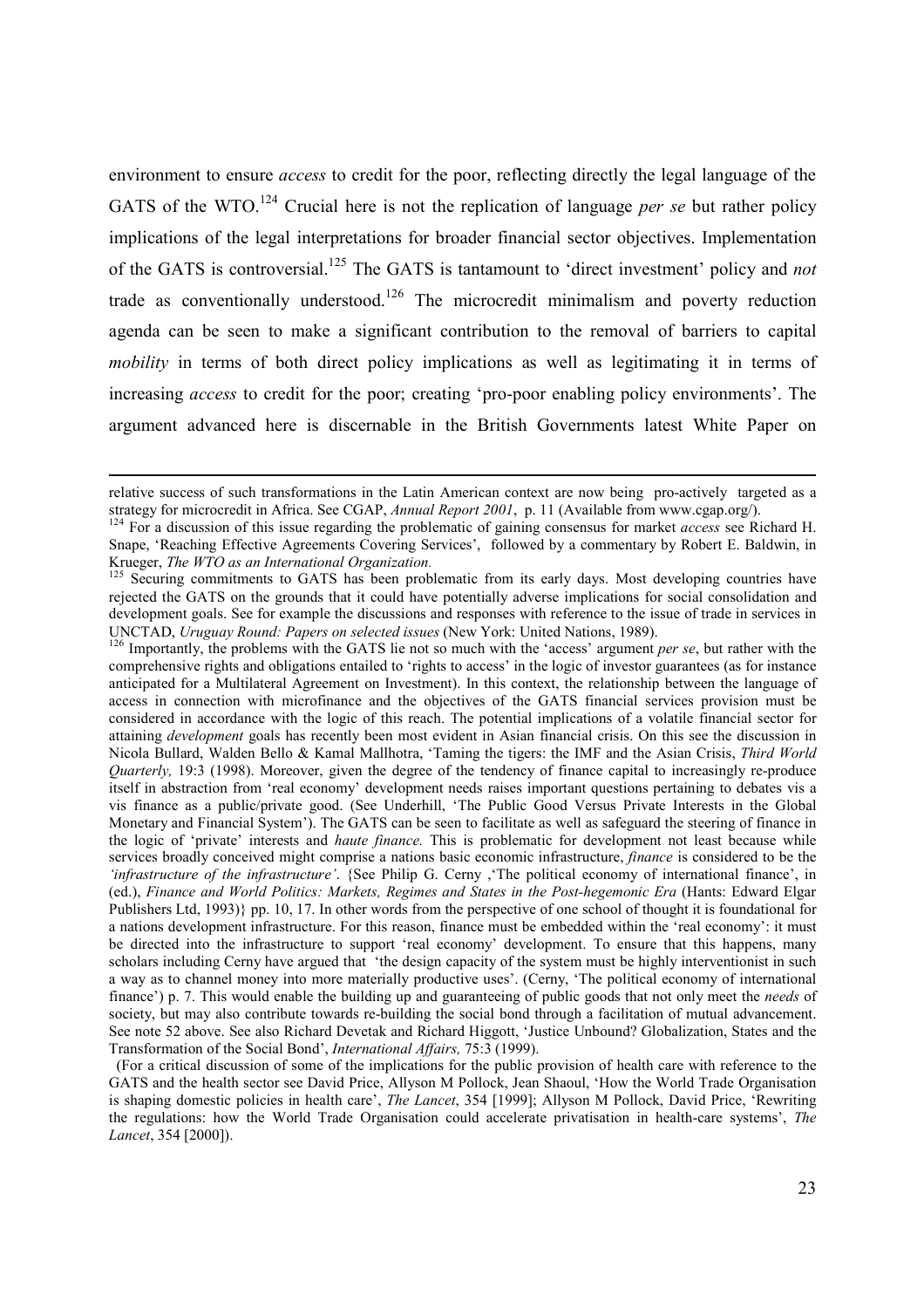International Development, *Eliminating World Poverty: Making Globalisation Work for the*  Poor.<sup>127</sup> By changing the terms of reference so as to render opaque the actual social experiences of the implications of such policies, $128$  any direct engagement with their cause and consequences in *political* terms might be avoided.

#### **Poverty Reduction** *as* **Crisis Management: A Polanyian After-Thought**

 $\overline{a}$ 

Through the example of microcredit, the article has traced the dynamic of the poverty reduction agenda of the *Post*-Washington Consensus back to the crisis of the 1970s. Microcredit has been situated in a historical context of crisis management of the advanced capitalist states. Even from a narrowly conceived South-North political economy perspective, it is clear that the crisis management strategy adopted then has *not* solved the crisis of capacity of the advanced capitalist states. Rather, we have rising concerns, globally, including in the US, with growing 'surplus labour' operating in the informal sectors.<sup>129</sup> Thus, the implications of the poverty reduction agenda must be understood in the historical context of *global* political economy.130

It is worthwhile to refer back to the initial framing of the poverty reduction agenda in Polanyian terms. If the market was seen to move 'into a grove' once again in the 1970s, efforts to reassert its supremacy came up against social and political limits, especially at the national level of policy

<sup>127</sup> UK Government (Department for International Development [DFID]), *Eliminating World Poverty: Making Globalisation Work for the Poor* (Norwich: The Stationary Office, 2000). Microcredit (p. 49) as well as capital account liberalization (p. 64) are both promoted as crucial elements of the poverty reduction agenda.

<sup>&</sup>lt;sup>128</sup> By this I mean for example, the conceptualisation and representation of adverse social experiences of microcredit in terms of 'consumption smoothing', 'cross-borrowing' and so on. There has recently been some recognition of the fact that microcredit (and particularly) minimalism might not be a panacea for poverty reduction. The concern however seems to focus on the implications this may pose for institutional sustainability. This quasiacknowledgement has nevertheless *not* swayed the dominant shift away from minimalism or the comercialisation of microcredit for 'poverty reduction', rather it has served to strengthen this standpoint, while making 'exceptions' for situations under which it may still be applicable even if client capabilities may not hold to achieve entrepreneurial success. These exceptional situations seem akin to crisis periods under which Social Funds are employed. See CGAP, *Focus Note 20,* (Available at www.cgap.org/). Discussions between the CGAP, World Bank and IMF are exploring how better to integrate within the Social Funds strategy both the 'political safety-net' objectives as well financial sector objectives in the context of the microcredit agenda. The focus of attention and concern however is still primarily on achieving outreach and institutional sustainability of the microfinance industry: in this context discussions revolve around the issue of what strategies (or combination of policy tools) may best deliver these outcomes. This is discernable from the CGAP, Annual Report 2001, pp. 17-19. (See also CGAP, Focus Note 20).

<sup>&</sup>lt;sup>129</sup> See, Ethan Kapstein, 'Winners and Losers in the Global Economy', International Organization, 54:2 (2000); See also ILO, *World Labour Report 2000*.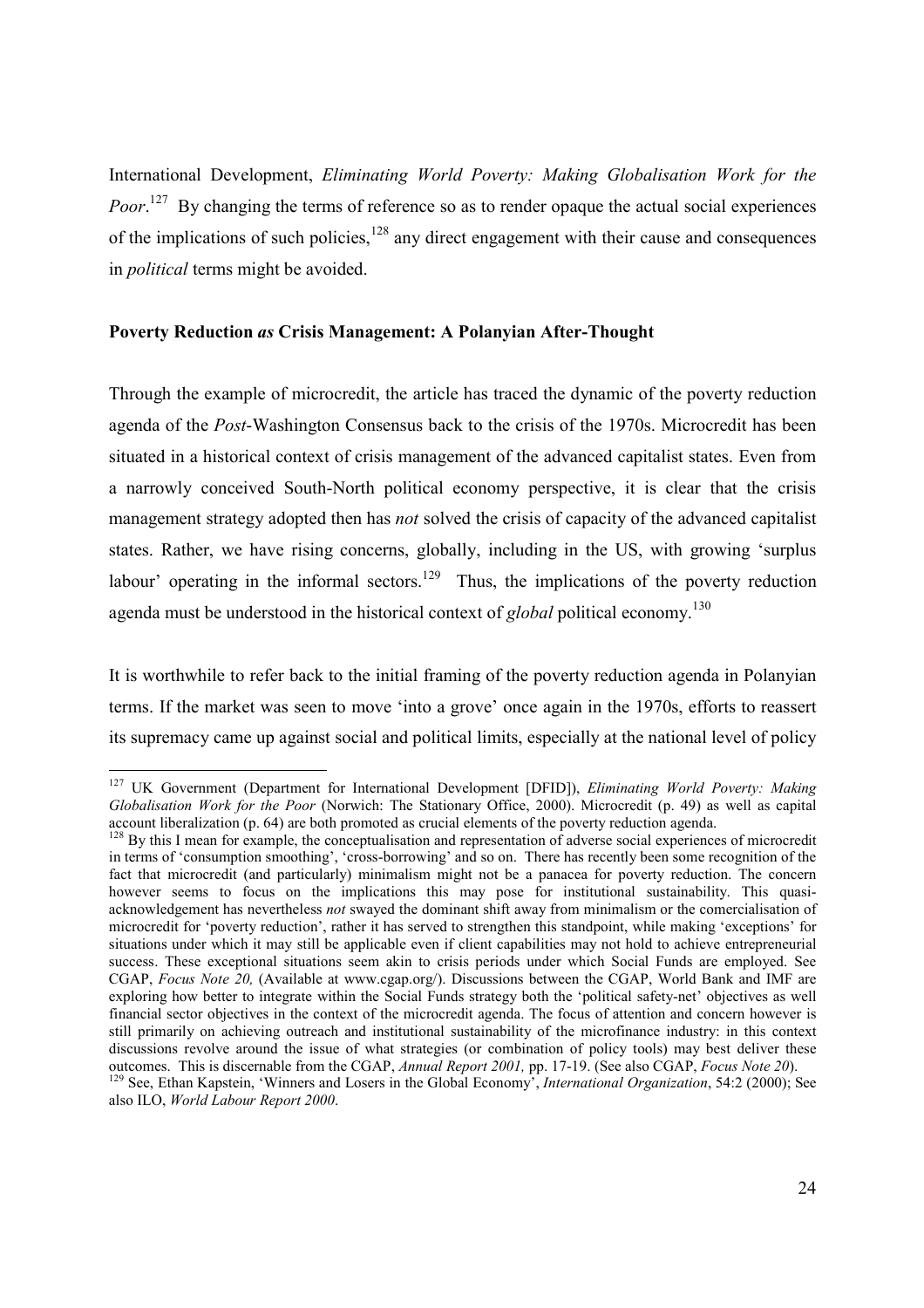making, during the 1980s. A counter-response was shaped and was largely implemented by relevant global institutions through disciplinary neoliberalism.<sup>131</sup> This merely extended the dynamic of the 'second movement' to the level of the 'local' or the 'life-world', prompting a further counter-response focussed on problems of micro-level 'risk management' and thus setting the target for 'disciplining' directly at the community level. At its current stage, 'microlevel' risk management strategies are being complemented at the global level by enhanced policy co-ordination and policy cohesion.

Since the argument advanced here adopts a historical approach and is particularly shown to link to the crisis of the 1970s, something needs to said about the post-1945 'embedded liberal' compromise. Although embedded liberalism 'did indeed constitute a restructuring of the relationship between markets and political authority as Ruggie suggests' it never 'challenged the ultimate basis of the market as a disembodied institution itself<sup> $132$ </sup> It 'could not last; it was undermined by the pressures of the market'.<sup>133</sup> As Lacher argues, 'embedded liberalism' as conceptualised by Ruggie, did not work precisely because it differed fundamentally from the 'reembedding' of the economy in society in Polanyi's sense. Re-embedding cannot mean simply the restriction of the free-market, 'but its complete subjugation to democratic control by society, including the extension of democracy to the economic sphere'.134

An analysis of the *Post-*Washington Consensus poverty reduction agenda using Polanyian insights helps not only to situate these recent trends within the broader context of capitalist crisis management but also to *understand* their implications for development. The crisis of global poverty and the crisis of global capitalism are not distinct from each other, but are constituted as 'one', and must be understood in dialectical terms. A re-conceptualisation of the 'crisis' in these

<sup>&</sup>lt;sup>130</sup> See Peter Burnham, 'Open Marxism and vulgar international political economy', *Review of International Political Economy*, 1:2 (1994); See also Chase Dunn, *Global Formation*.

<sup>&</sup>lt;sup>131</sup> This was evident in a statement made by former Managing Director of the IMF, Michel Camdessus, '(...) adjustment is inescapable. If you do not do it voluntarily, it will take place as soon as you are cut off from international credit' Michel Camdessus, in *Time,* July 31, 1989, quoted in Denters, *Law and Policy of IMF* 

*Conditionality, p. 1.* 132 Hannes Lacher, 'Embedded Liberalism, Disembedded Markets: Reconceptualising the Pax Americana', *New* <sup>132</sup> Hannes Lacher, 'Embedded Liberalism, Disembedded Markets: Reconceptualising the Pax Am *Political Economy*, 4:3 (1999), p. 345; See also Hannes Lacher, 'The Politics of the Market: Re-reading Karl Polanyi', *Global Society*, 13:3 (1999).

<sup>&</sup>lt;sup>133</sup> Lacher, 'Embedded Liberalism', p. 345.<br><sup>134</sup> Lacher, 'Embedded Liberalism', p. 345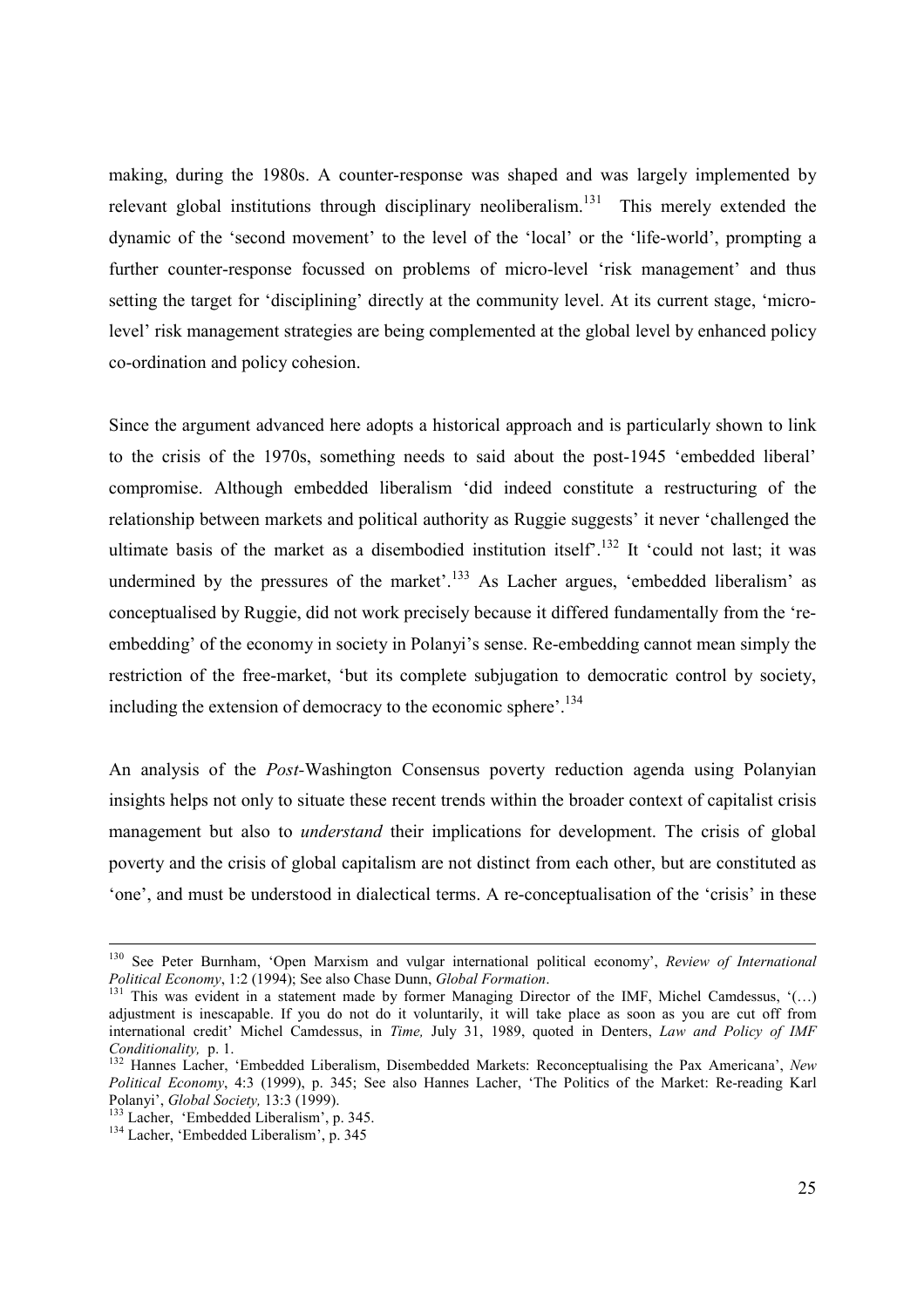terms, may explain why even the best of intentions have either failed or resulted in further immiseration. Understanding this, means understanding that '[p]overty is not a contingent social relation under capitalism; it is a *necessary* relation'.135

The non-recognition of the 'crisis' in these terms will mean that strategies in response will be based on the 'rejection or non-recognition of limits'136 to crisis management. In this sense, the *Post-*Washington Consensus, perhaps 'the most evident manifestation of globalization, can be seen not as the resolution of capitalist crisis but as "the politics of the unresolved crisis"<sup>137</sup>. The *political* implications of development *as* crisis management may well be regressive. This is already evident in that under the *Post*-Washington Consensus crisis management has been given a new twist. In practice, the imperatives of the first movement are advanced whilst disciplining and pre-framing the politics of the second. There is cause for concern. The way in which the *Post-*Washington Consensus policy framework is consolidated means that it actually aims at delegitimating the politics of the second movement. This is tantamount to an attempt at 'social closure'.138 Genuine political struggle -- political contestation -- of development is undermined. The emerging *GDA* has no space or option to accommodate contending political conceptions of development or contending routes to development.

Although it projects a normative appeal the *Post-*Washington Consensus poverty reduction agenda reveals a more complex structural re-configuration of global political economy: It seeks to constitutionally consolidate the key norms of the *Washington Consensus* on a global scale. In this sense, the emerging *GDA* falls within the broader global structural reconfiguration of what Stephen Gill defines as the 'new constitutionalism'.<sup>139</sup> But it is more than this: It confers *legitimacy* for the unification movement against the backdrop of a poverty reduction agenda.

<sup>135</sup> 135 Julian Saurin, 'The Global Organisation of Disaster Triumphant: the unintended consequences of Enlightenment'. A Discussion Paper Presented at the ISA Convention, Chicago  $20^{th}$ -24<sup>th</sup> February 2001, p. 16, (original emphasis).<br><sup>136</sup> Saurin, 'The Global Organisation of Disaster Triumphant', p. 2.

<sup>&</sup>lt;sup>137</sup> Julian Saurin, 'Organizing Hunger: The Global Organization of Famines and Feasts', in Caroline Thomas and Peter Wilkin, *Globalization and the South*, (London: Macmillan, 1997), p.108 [Saurin quotes here, J. Peck and A. Tickell, 'Jungle Law Breaks Out: Neo-Liberalism and Global-Local Disorder', *Area*, 26:4, p.318].<br><sup>138</sup> See Ronen Palen, 'Global Governance and Social Closure or Who Is to Be Governed in an Era of Global

Governance' in Martin Hewson and Timothy J. Sinclair (eds.), *Approaches to Global Governance Theory* (Albany: SUNY Press, 1999).

<sup>&</sup>lt;sup>139</sup> Gill, 'Globalisation, Market Civilisation, and Disciplinary Neoliberalism', see pp. 412-415.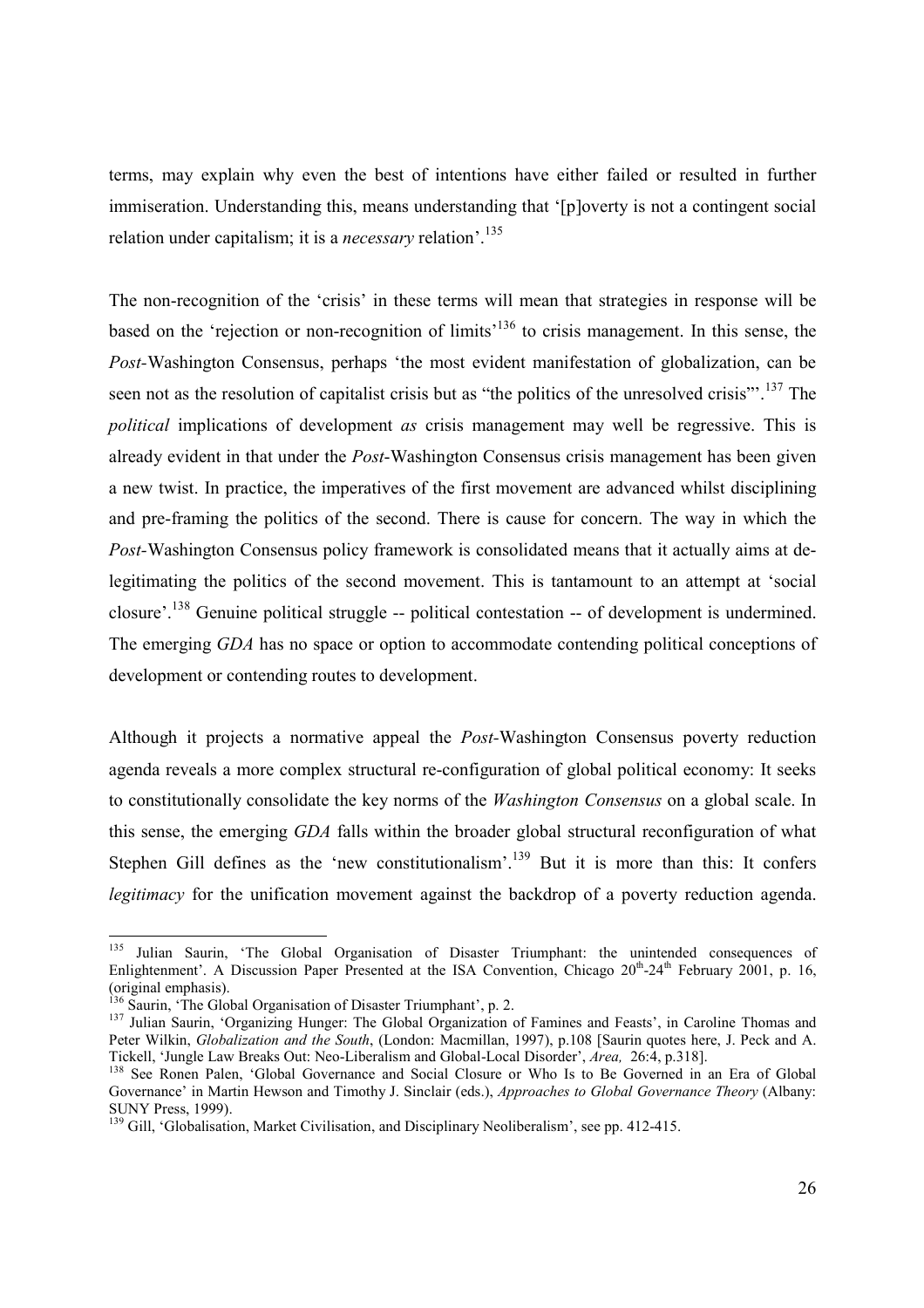Preserving the 'democratic provision' is important,<sup>140</sup> as is closer scrutiny of the renewed 'poverty reduction' agenda of the *Post-*Washington Consensus for 'policy continuity'141 in the logic of the Washington Consensus. At least for now, the poverty reduction agenda of the *Post*-Washington Consensus is committed to re-staging what Saurin calls the 'modern tragedy'.<sup>142</sup>

 <sup>140</sup> For an excellent discussion of this in relation to the WTO see Markus Krajewski, 'Democratic Legitimacy and

Constitutional Perspectives of WTO Law', *Journal of World Trade*, 35:1 (2001). <sup>141</sup> A note of caution with reference to 'policy continuity' was offered by Richard Higgott in 1983. See 'From Modernization Theory to Public Policy: Continuity and Change in the Political Science of Political Development' in Higgott, *Political Development Theory* (Kent: Croom Helm, Ltd 1983).<br><sup>142</sup> Saurin, 'The Global Organisation of Disaster Triumphant', p. 3.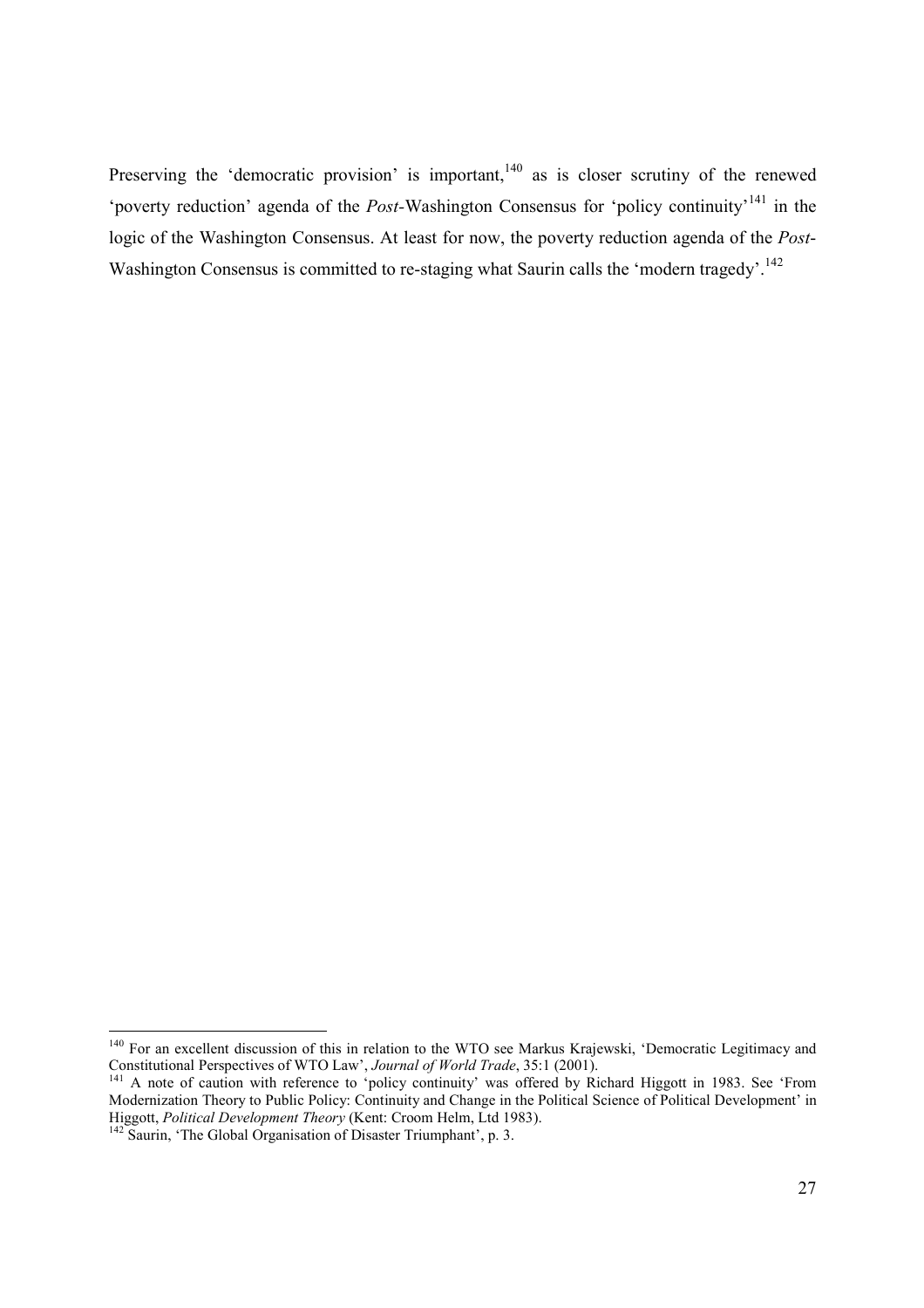### **Annex A**

The case of nine West African countries is an interesting example of the capacity of the World Bank (together with CGAP collaboration) to bring about policy *shift* towards financial sector liberalization. This case, extracted from CGAP's *Status Report*<sup>143</sup> is reproduced below.

### **Policy forum for 16 West African countries**

A large portion of West Africa's private sector is informal, and micro-finance institutions in the region play an important role in alleviating poverty. Recognizing micro-finance institutions' ability to mobilize savings, the governments of seven West African nations that make up the Union Economique et Monetaire de l'Ouest de l'Afrique (UEMOA) promulgated a law on the governance of credit unions in December 19993. The law provides a legal framework only for credit unions, leaving the regulatory and supervisory status of other micro-finance institutions somewhat ambiguous. But the law does subject West Africa's micro-finance institutions to usury laws, which place a ceiling on interest rates and limit micro-finance institutions' ability to become financially sustainable.

 To address these policy and operational challenges, CGAP joined with the Centre International de Developpement et de Recherche, Caisse Francaise de Developpement, Canadian International Development Agency, and World Bank to organize a June 1996 forum for 16 West African countries. The forum sought to build awareness among governments about how best to assist the informal sector, identify policies and regulations needed to support the development of micro-finance institutions in the region, and define the roles of the various players in the process. The forum's most significant achievement was that the central banks of these 16 nations agreed to develop ways to define usury rates that are better suited to micro-finance operations.

**Source:** *Report of the West Africa High-Level Policy Forum on Micro-finance* (March 1997)

One immediate up-shot of this policy forum was that 'MFIs subject to the Law on Usury, were urged by UEMOA Ministries of Finance to seek an exemption from the ceiling by approaching

<sup>143</sup> CGAP, *Status Report*, p. 21